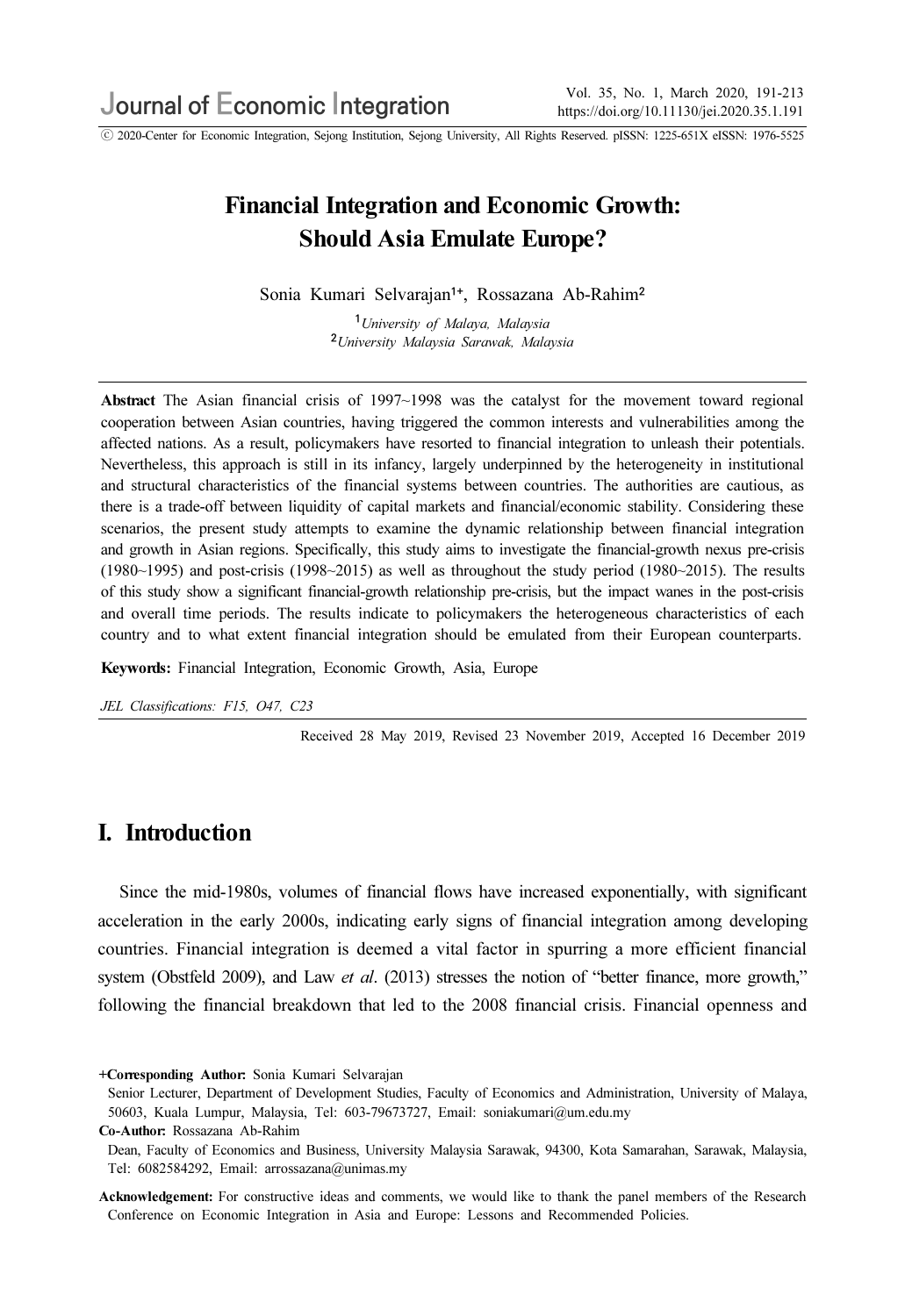integration can be considered a double-edged sword. On one hand, the nexus enhances economic growth through technology and capital accumulation, while on the other hand, it has resulted in increasing vulnerabilities that may lead to financial crisis (Osada and Saito 2010, Mahajan and Verma 2015). Theoretically, financial integration provides countries with more opportunities, leading to higher economic growth; an integrated financial system allows capital to flow freely, and participating countries can benefit through return of portfolio diversification (Mahajan and Verma 2015). However, these gains do not come without significant risks. Existing literature such as Ramey and Ramey (1995) and Hoxha *et al.* (2013) find that due to country-specific characteristics, financial integration is imperfect and may cause volatility in the economy. This may occur in developing countries with weak governance, feeble financial stability, or marginal creditworthiness, whereby volatile capital flows run the risk of drying up their liquidity, which can result from capital reversal in the event of an economic shock or downturn (Aziakpono 2013). Furthermore, according to Agenor (2003), inflationary pressures, monetary expansion, and exchange rate appreciation as a result of large and rapid capital inflows can negatively affect the stability of a small and developing economy.

Financial integration in Europe was largely driven by the general aim of trade and financial reforms that was motivated by integration within the global markets. As Asian countries increasingly adopt liberalization regimes, trade and capital flows have been surging exponentially, and the European Union (EU) framework has been proposed as a reputable model, undoubtedly due to their regional integration advancements (Rosamond 2005). However, the EU model is not flawless, and this study attempts to analyze the effects of financial integration on economic growth in Asia, as well as to capture some lessons from the EU's perspective.

Financial integration in the European region accelerated significantly in the 1980s, during the emergence of the EU Single Market Program; expansion of trade among EU countries generated pressures for coordination of financial integration policies among member countries (Park and Bae 2002). The Single Market Program provided a more integrated marketplace, which encouraged a platform for innovation and competitiveness among European businesses (Baele et al. 2004, Ilzkovitz et al. 2007). The EU accounts for 21% of global economic output; hence, not only does the EU common market provide a large domestic market, it also has fostered trade and competition within the EU (Veld 2019). However, the European financial integration effect on growth has not always been rosy. The 2007 global financial crisis caused a dramatic decline in the European financial markets, to an extent that the instable periods resulted in consideration of a Euro break (Dyson and Maes 2017, Maudos and Guevera 2015). The crisis had affected not only financial flows, but also the financial integration progress in the EU. Reduction in banking activities and market values further exacerbated distrust between institutions, and crisis-triggered fragmentation of the financial market led to high credit cost, which prevented recovery in some EU countries. According to the European Central Bank (2012), the magnitude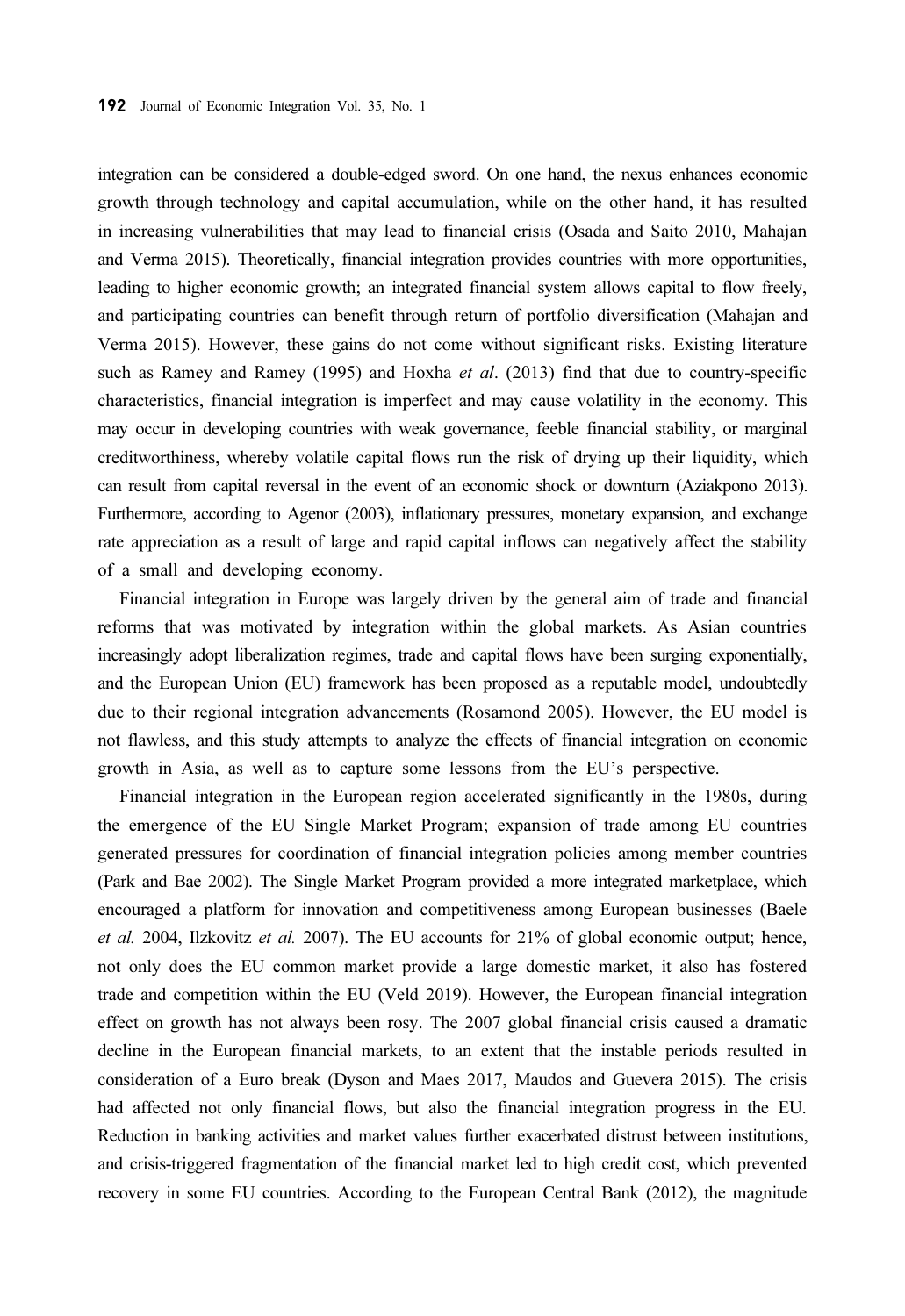of financial activity slowdown resulted in the reversal of financial integration activities in many EU countries. Southern EU countries were most affected, as loss of investors' faith in the European banking system caused downgrades in government bonds, in turn causing banking failures (Meeteren 2018). This disintegration subsequently led to the bailouts of Greece, Portugal, and Spain. In light of the abovementioned issues, the notion of the EU providing a perfect template for financial integration is indeed questionable.

The 1997 Asian financial crisis' (AFC) primal cause was the lack of a strong financial market policy in the region. Since then, policymakers have tended to focus on developing an efficient regional financial policy and a stable exchange rate system. Unsurprisingly, the success and positive results from the EU experience visibly emerges as an inspiration. To date, Asia has had several mechanisms for the pursuance of integration. First, the Chiang Mai Initiative (CMI) aimed to create a regional fund to help member countries overcome extreme currency value volatility. This initiative was followed by the promotion of local currency bond market through the Asian Bond Market Initiative (ABMI) in 2003. This initiative was signed by the ASEAN+3 Finance Minister with the aim to unite cross-border bond transaction regulations. Next, the 2010 Chiang Mai Initiative Multilateralization (CMIM) aimed to provide liquidity support for countries in crisis (Kawai *et al.* 2016). Through CMI and CMIM, monetary and fiscal authorities in the region agreed to a regional surveillance. As such, these initiatives can be considered a precursor to further financial integration. Figure 1 illustrates the stock flows of foreign assets and liabilities based on three different regions in Asia: East Asia, Southeast Asia, and South Asia.



Figure 1. Financial integration index (region-wise) in Asia

One important lesson drawn from the EU crisis entails danger in adopting a single currency, particularly in a region like Asia where countries have a wide diversity of income levels and domestic policies. The widely heterogeneous characteristics of exchange rate, wages, and trade

<sup>(</sup>Source) Lane and Melisi-Ferretti (2018)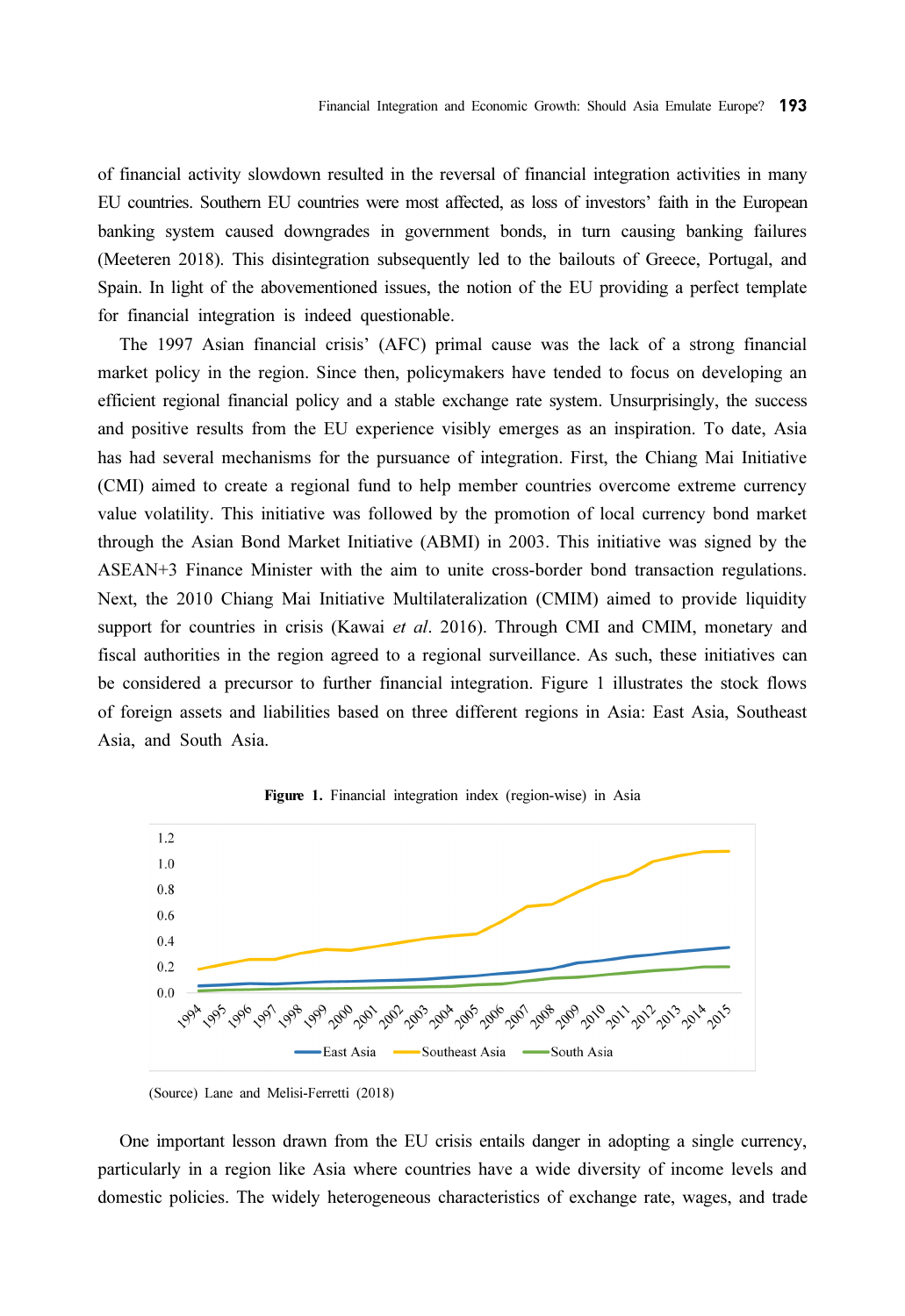competitiveness between Asian countries presents cause for caution in committing to a monetary union, as should be learned from the aftermath of the European crisis (Estrada et al. 2010, Akyüz 2011). According to Capanelli and Filippini (2009), in 2007, the GDP and trade levels of ASEAN+3 (China, Japan, and South Korea) were more diverse compared to their EU counterparts. Financial integration in Asia has many views, as the benefits and costs of integration are often debated (Genberg 2017). Nevertheless, there are considerable developments in the area. Figure 2 (panel A and B) shows a visualization of the log of total Foreign Direct Investment (FDI) stock of asset and liability over the log of GDP for two years: 1985 and 2015. Over the 30-year period, there was an apparent shift in FDI-GDP of the Asian countries, whereby most top-performing countries being East Asian. Singapore and Japan have been consistent in leading the pack over the years, but unsurprisingly, China had a tremendous surge in FDI flows in 2015, compared to 1985. Notably, Southeast Asian countries including Cambodia, Lao PDR, Myanmar, and Vietnam have shown improvements over the years, as have South Asian countries, albeit at a low degree with the exception of India which has shown high FDI-GDP rates.





(Source) Lane and Melisi-Ferretti (2018)

Despite the high commitment levels to pursue integration activities in Asia, several factors must be considered. Firstly, the strength of a country's ability to weather possible threats caused by financial integration is largely dependent on a country's institutional development and stability level (Aziakpono 2013, Bhattacharya et al. 2018). Secondly, it is crucial to assure that all countries within a region will benefit from financial integration. According to Mishkin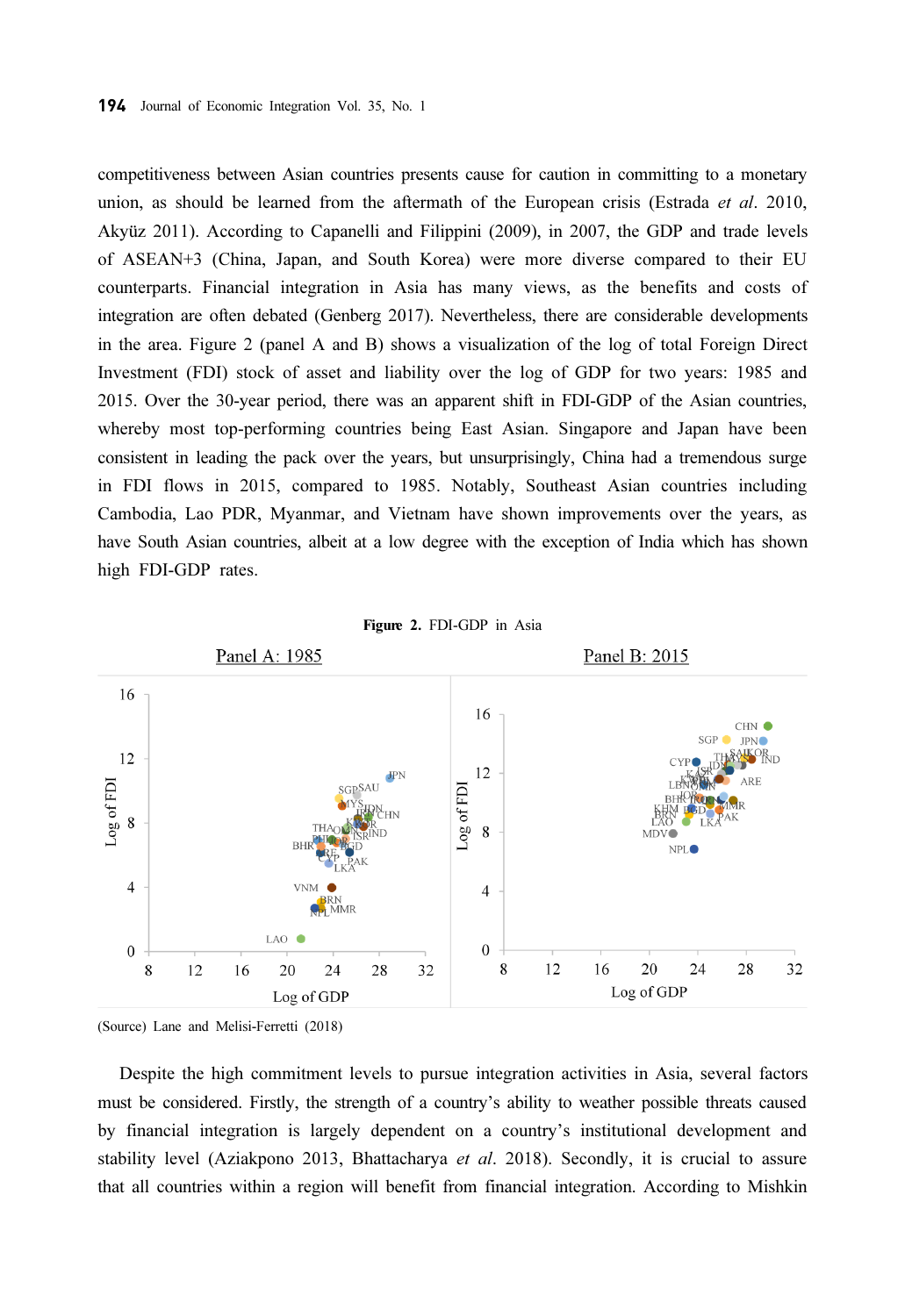(2007), most financial integration activities are concentrated around rich countries, whereas limited capital flows into lower income countries, causing these countries to be disregarded and their growth to be stunted. Therefore, the question of financial integration's impact on economic growth is a vital one that will contribute to the existing literature.

The goal of this study is to investigate the impact of financial integration of growth in Asia countries from 1980 to 2015. While a bulk of empirical studies has focused on the EU countries, past studies in the Asian context appear to be limited (Guillaumin 2009, Maudos and Guevera 2015). Furthermore, there is a mushrooming number of Free Trade Agreements (FTAs) being established in the Asian region, and policymakers are in talks to set up a region-wide FTA. Since the 1997 AFC, regional leaders have pledged to work together in areas of trade and investment to achieve stable and sustainable economic growth (Kawai and Wignaraja 2011). However, the extent of effectiveness of these agreements is still unknown. Hence, this study aims to examine the dynamic relationship between financial integration and growth in Asia. The paper is structured as follows: Section II provides an overview of the financial integration literature, comprising of some theories and empirical work. Section III describes the methodology. Section IV provides detailed analysis and discussion of financial integration in Asia. Section V offers summary and concluding remarks.

#### II. Literature Review

Financial integration can be defined two ways. Firstly, it could entail setting up a form of monetary union, wherein there exists a regional central bank that supervises the regulatory functions of member countries. One such example is the European Central Bank, which manages the Euro and keep prices stable among member states. Another type of integration is institutional, through the adoption of a strict and coordinated exchange rate mechanism, such as the Asian Currency Unit in East Asia and the Exchange Rate Management system in Europe (Pontines 2015). Broadly, financial integration is an integral section in international financial systems, which embodies intricate interactions and co-movements of various financial markets (Lucey et al. 2018).

Theoretically, financial integration is to a degree by which economies are fully integrated and comes without any forms of cross-border restrictions (Baele et al. 2004); barriers pertaining to international investments and capital mobility are removed (Lee  $et$  al. 2017). Theoretical studies provide inconclusive evidence of the nexus between financial integration and economic growth. Some theories indicate that financial integration plays an eminent role in enhancing capital accumulation and productivity through risk sharing, which benefits product specialization (Obstfeld 1994, Acemoglu and Zilibotti 1997, Von Furstenberg 1998). Other studies suggest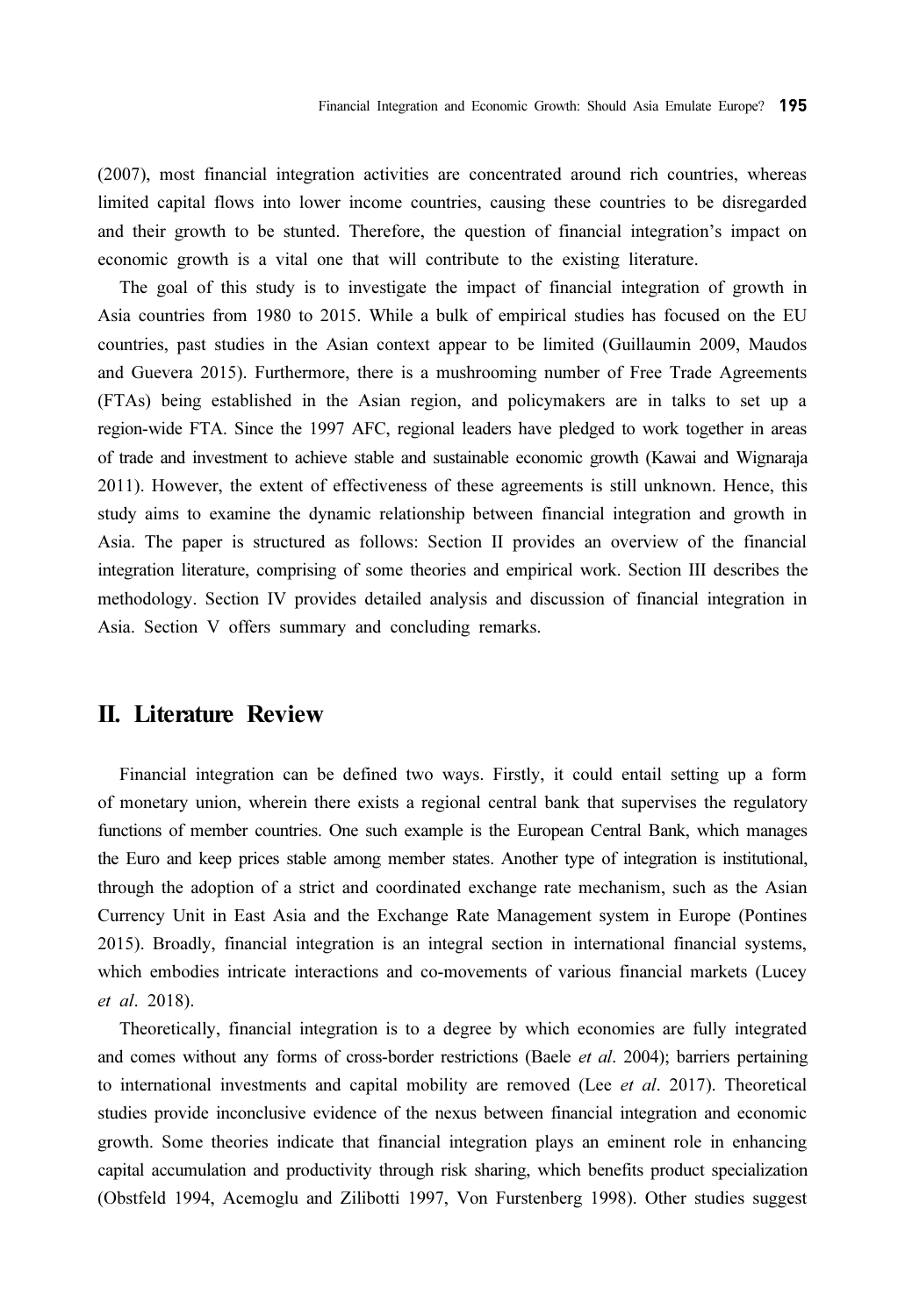financial integration increases efficiency in domestic financial systems through heightened competition and financial service imports (Levine 2001, Klein and Olivei 2008). According to Stavárek, Řepková, and Gajdošová (2011), financial integration is vital in providing support and opportunities for risk sharing and capital investment allocations within and between regions. Despite these positive views, pessimistic findings show that financial integration distorts growth, as countries with less developed institutions are susceptible to economic shocks (Boyd and Smith 1992).

Given the large number of studies on cross-country analysis, many have examined the direct and indirect effect of financial integration on economic growth. For instance, Bekaert et al. (2005) and De Nicolo and Juvenal (2014) examine the direct effect of the financial-growth nexus and find that financial integration increases economic growth across various sets of variables. Several studies have also been conducted on indirect effects. For instance, Mmolainyane and Ahmed (2015) analyzes the direct and indirect effect of financial integration and growth. They find that integration directly and positively impacts growth, while indirectly their observations indicate integration impact growth through higher levels of financial access. In a similar vein, Brezigar-Masten et al. (2010) postulates that after a certain degree of financial development, financial integration asserts a positive effect on growth. Edison (2002) proves that the integration-growth nexus is dependent on factors such as GDP per capita, banking sector development, and low levels of corruption.

Ambiguous results are found in the stream of past empirical studies on the effects of financial integration on economic growth. Earlier empirical studies on the integration-growth nexus focuses on the effects of capital restrictions on economic growth (Alesina, Gilli and Milesi-Ferretti 1994, Grilli and Milesi-Ferretti 1995); both suggest there is no robust impact of financial integration on growth. Klein (2003) finds that capital account openness benefits 85 middle income countries, but this effect is not observed in high income and least developed countries. Interestingly, Prasad et al. (2007) measures the effect of financial integration in developed and developing countries and the results show financial integration increases consumption activities in several developing countries. In this vein, De Nicolo and Juvenal (2014) offer evidence of the positive nexus between financial integration and macroeconomic stability. It is noteworthy to mention that studies such as Pungulescu (2013) demonstrate an increased degree of financial integration pre-crisis; however, a significant integration reversal is found during the post-crisis period in both new and old EU member states. Coeurdacier et al. (2019) find ambiguity in the financial-growth nexus, that is, the effectiveness of financial integration is heterogeneous and dependent on factors such as country size, risk levels, and capital insufficiencies.

In the case of developing countries, the integration-growth nexus is found to be unclear (Eichengreen 2002, Saafi et al. 2016). Despite the limited work on the region, the financial integration process has been widely debated across Asia, Middle East, and Latin America.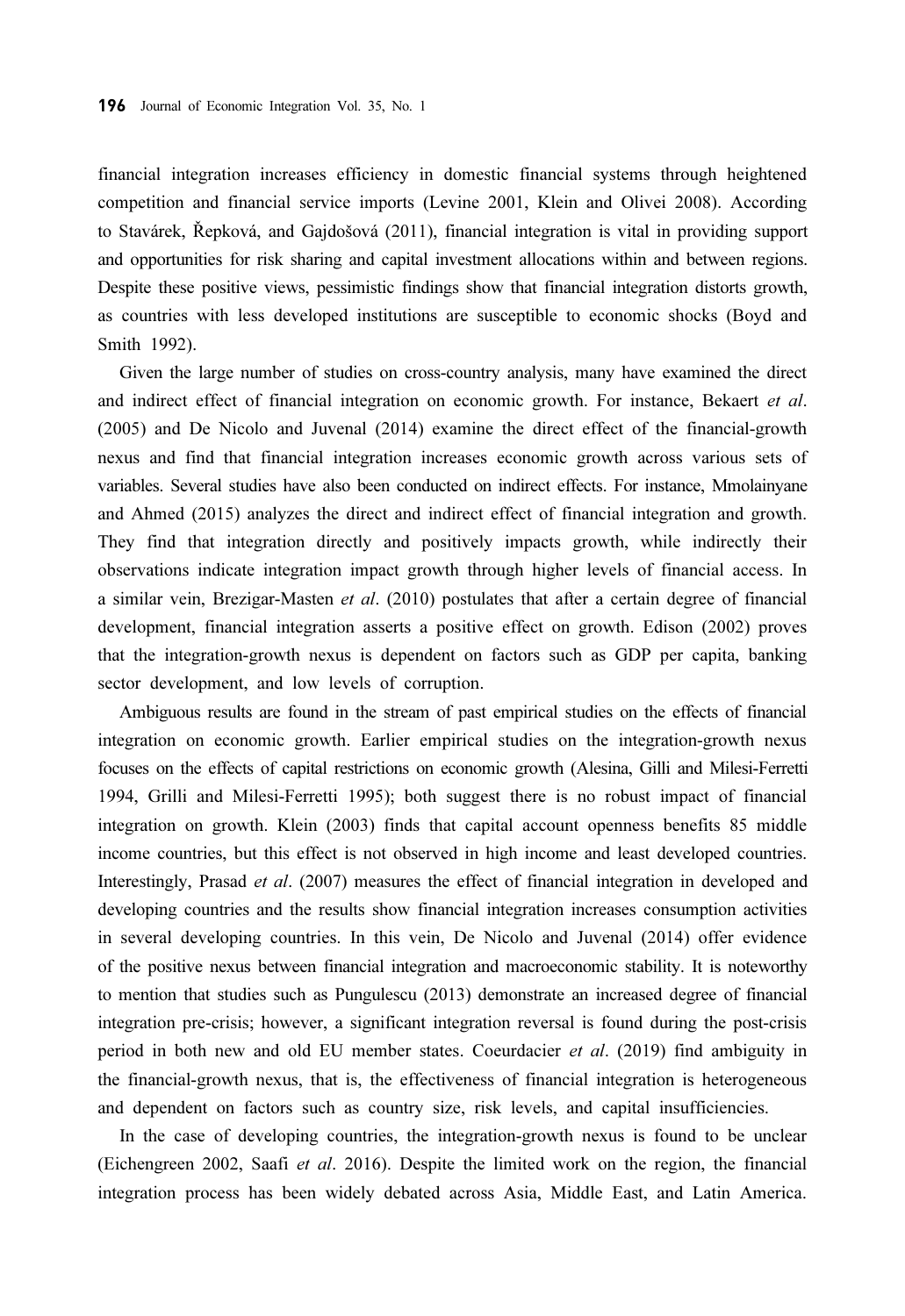Despite conflicting views, countries started prioritizing integration in their financial systems. For instance, East Asian, South Asian, and African countries undertook several liberalization regimes in the 1990s through easing of their capital markets and interest rates (Juraev 2014). Didier et al. (2016) documents the financial integration process in East Asia and the Pacific. Their findings suggest that the region has been financially integrated since the 1990s, although a majority of intraregional and outward investments were accounted for by East Asian countries rather than South Asian ones. Full liberalization hampers growth, while partial liberalization is associated with positive growth outcomes in East Asia (Gamra 2009). Capanelli and Fillipini (2009) compare integration activities between ASEAN+3 and the EU and find that financial integration activities were more dispersed among ASEAN+3 countries. Nonetheless, given the heterogeneous nature of ASEAN countries, it is vital for countries to unite integration policies, starting with identifying and correcting harmful imbalances (Estrada *et al.* 2010). Recent studies such as Vo and Ellis (2018) find that in the Vietnamese context, financial integration linkages grow stronger during and after a global financial crisis. This study attempts to fill the research gap in the current literature by analyzing the effect of financial integration on economic growth in Asia.

Against the backdrop of mixed empirical findings, this study examines the mitigating effect of financial integration on growth in Asia, based on various time frames and measurements. In particular, this study aims to investigate whether financial integration impacts economic growth prior to or after the AFC. The analysis examines the direct impact of financial integration on economic growth, as well as controlling for growth-influencing factors such as trade openness (TO), population growth, and crisis. In doing so, this study contributes to literature in three ways. First, while a vast number of literatures examine aggregate capital inflows and outflows as a proxy for financial integration, this study uses a more robust measure of integration, i.e., the volume-based and equity-based approach. Secondly, this study considers various time frames to add to the robustness of analysis, examining three sample periods: pre-crisis, post-crisis, and overall. Finally, this study attempts to discuss the findings of financial integration in Asia, using the European experience as a benchmark, in hopes of providing a more robust policy recommendation.

### III. Research Methodology

#### A. Data collection

To estimate the impact of financial integration on economic growth, this study uses a panel data of 33 Asian countries from 1980 to 2015 (as shown in Appendix 1). Given that the term "Asian Miracle" was given to commemorate the region's strong economic expansion in the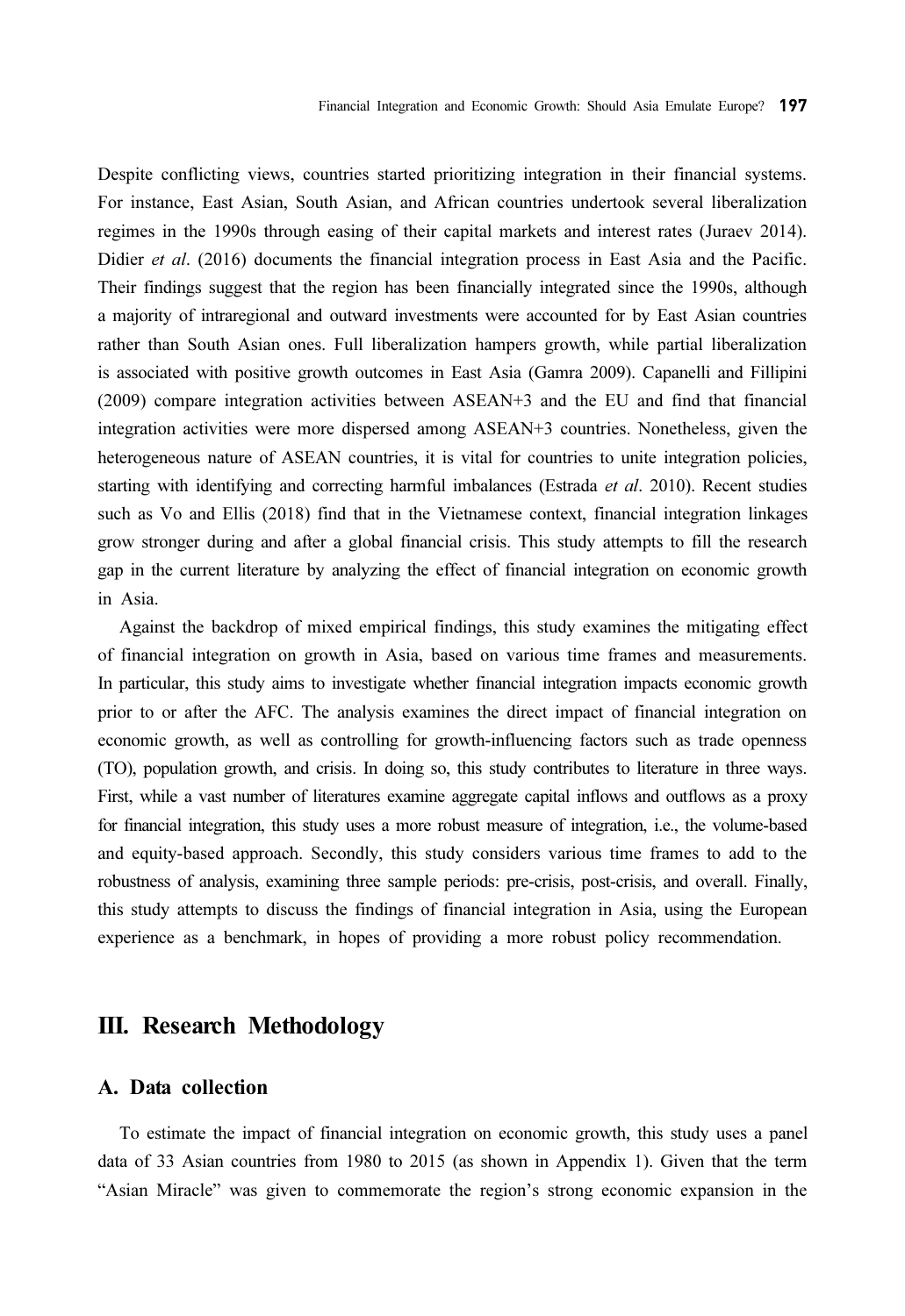1980s (Fogel 2009), this research opted to utilize the study period of 1980 to 2015. Initially, 50 Asian countries were identified but due to unavailability of data, 17 countries were dropped. Since most of the countries were affected by the 1997 AFC, this study performs the analysis on three different time periods: pre-crisis, post-crisis, and overall. The AFC crisis is benchmarked for the consideration of sub-sampling primarily due to the heightened government-led integration activities since the AFC, with establishment of initiatives such as the CMI and ABMI (Lee et al. 2013, Ananchotikul et al. 2015). This study employs the dynamic panel model General Method of Moments (GMM) estimators, whereby a larger sample of countries (N) over time periods (T) is essential. If the entire sample is taken without averages, there will be instrumental issues (Roodman 2009). Time periods were averaged into three-year intervals for pre-crisis and post-crisis, and four-year intervals for the overall sample. Pre-crisis average years consist of 1980~1982, 1983~1985, 1986~1988, 1989~1991, and 1992~1995, whereas post-crisis periods are 1998~2000, 2001~2003, 2004~2006, 2007~2009, 2010~2012, and 2013~2015. As a robustness test, the 2SLS method and system GMM using country group classifications were also employed to test the financial-growth nexus.

A reasonable way to measure the degree of financial integration is to employ the volume-based approach by Lane and Milesi-Ferretti (2003). This measure judges the integration degree using the level of international asset crossholdings, whereby a highly financially integrated country will have high levels of external assets and liabilities. The reasoning behind this is that in order for countries to be financially integrated with global markets, there are increased demands in foreign assets and liabilities to help acquire gains from portfolio diversification (Jeon et al. 2006). This study also considers equity-based measure of financial integration, as international trade in debt measures could be driven by factors such as portfolio equity assets and liability (Lane and Milesi-Ferretti 2003). This measure is an indicator of equity levels of crossholdings.

To examine the dynamics of financial integration on economic growth over time and across groups, annual gross domestic product per capita (GDPPC), converted to US dollars based on 2010 constant prices, have been employed as a dependent variable. GDPPC is calculated as the sum of GDP divided by population. The control variables TO and population growth (POP) are used as an indicator for trade and human capital, respectively. TO is the sum of exports and imports divided, and trade is expected to lead to higher economic growth. Population growth acts as a control variable, taking inspiration from various studies that justify the importance of the variable for differences in growth performance (Schularick and Steger 2006, Osada and Saito 2010). Data for dependent and control variables are taken from the World Development Indicator database. Within the overall sample, this research also included dummy variables to account for the AFC and the Global Financial Crisis, which takes on the value of 1 and 0, for crisis and non-crisis periods, respectively.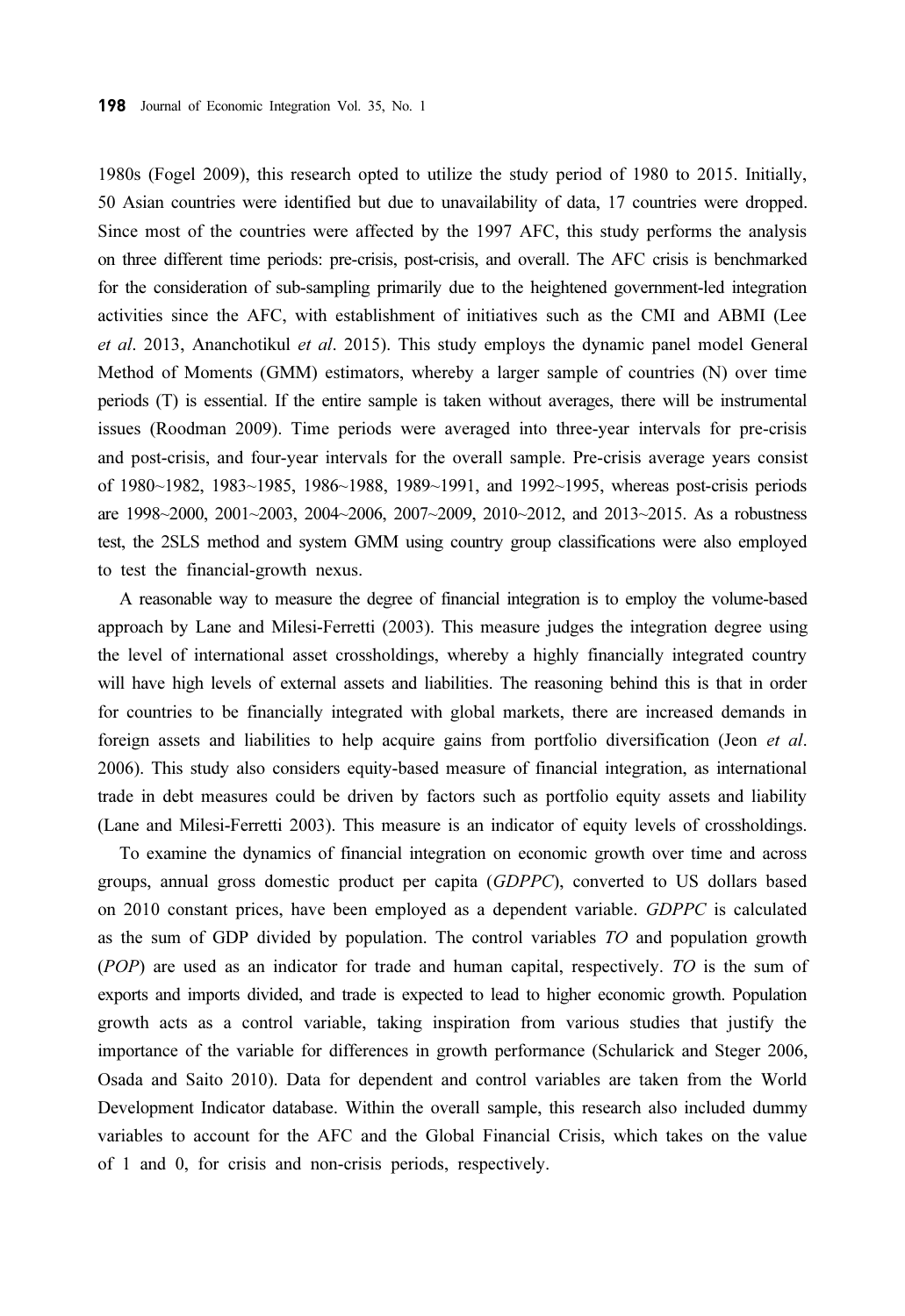#### B. Econometric analysis

To examine the financial-growth nexus, two proxies of financial integration are used. First, the volume-based measure of financial integration is: Econometric analysis<br>
b examine the financial-g<br>
volume-based measure of<br>  $FIGDP_{it} = \frac{(FA_{it} + FL_{it})}{CDP}$ 

$$
IFGDP_{it} = \frac{(FA_{it} + FL_{it})}{GDP_{it}} \tag{1}
$$

where  $FA_{it}$  and  $FL_{it}$  denoted the stock of foreign assets and liabilities over individual and time, respectively. Next, the equity-based measure is calculated as follows:

$$
GEQGDP_{it} = \frac{(PEQA_{it} + PEQL_{it} + FDL_{it} + FDL_{it})}{GDP_{it}}
$$
\n
$$
(2)
$$

where  $PEQA_{it}$  and  $PEQL_{it}$  refers to the stock of portfolio equity asset and liability while  $FDIA_{it}$ and  $F D I I_{it}$  are the stock of FDI assets and liabilities.

To econometrically investigate the dynamic link between financial integration and economic growth, this study uses the GMM-system estimator, popularized by Arellano and Bover (1995) and Blundell and Bond (1998). Specifically, financial integration influencing the cross-sectional and time series patterns of growth is investigated, with TO and population as control variables. Specification of the econometric model is as follows:

$$
Y_{it} = \alpha + \beta Y_{it-1} + \gamma X_{it} + \delta_i + \varepsilon_{it}
$$
\n<sup>(3)</sup>

where Y is the dependent variable, X denotes the set of explanatory variables,  $\delta$  is the time invariant individual specific effect, and  $\varepsilon$  is the error term for individual i and time t, respectively. Estimating model (3) causes potential endogeneity issues in the independent variables. Furthermore, lagged dependent variable and the time invariant individual specific effect will likely result in estimates of the ordinary least squares model to be biased and inconsistent (Hsiao 2014).

To account for the econometric issues, first differenced GMM estimator was introduced to disregard the time invariant individual specific effect in Equation 3 (Arellano and Bond 1991). The Arellano and Bond's (1991) GMM constructs estimators based on moment restrictions from lagged levels of  $Y_{it}$  and first differenced errors. Assuming that  $\varepsilon_{it}$  are independent and identically distributed over  $i$  and  $t$ , there are no serial correlation of errors. This method created moment restrictions using lagged levels of  $Y_{it}$  against the first differences of  $\varepsilon_{it}$ . Moreover, first differences of exogenous variables  $X_{it}$  are also used to create moment conditions (Law 2018).

However, Arellano and Bond's (1991) estimator is presented with several weaknesses. First,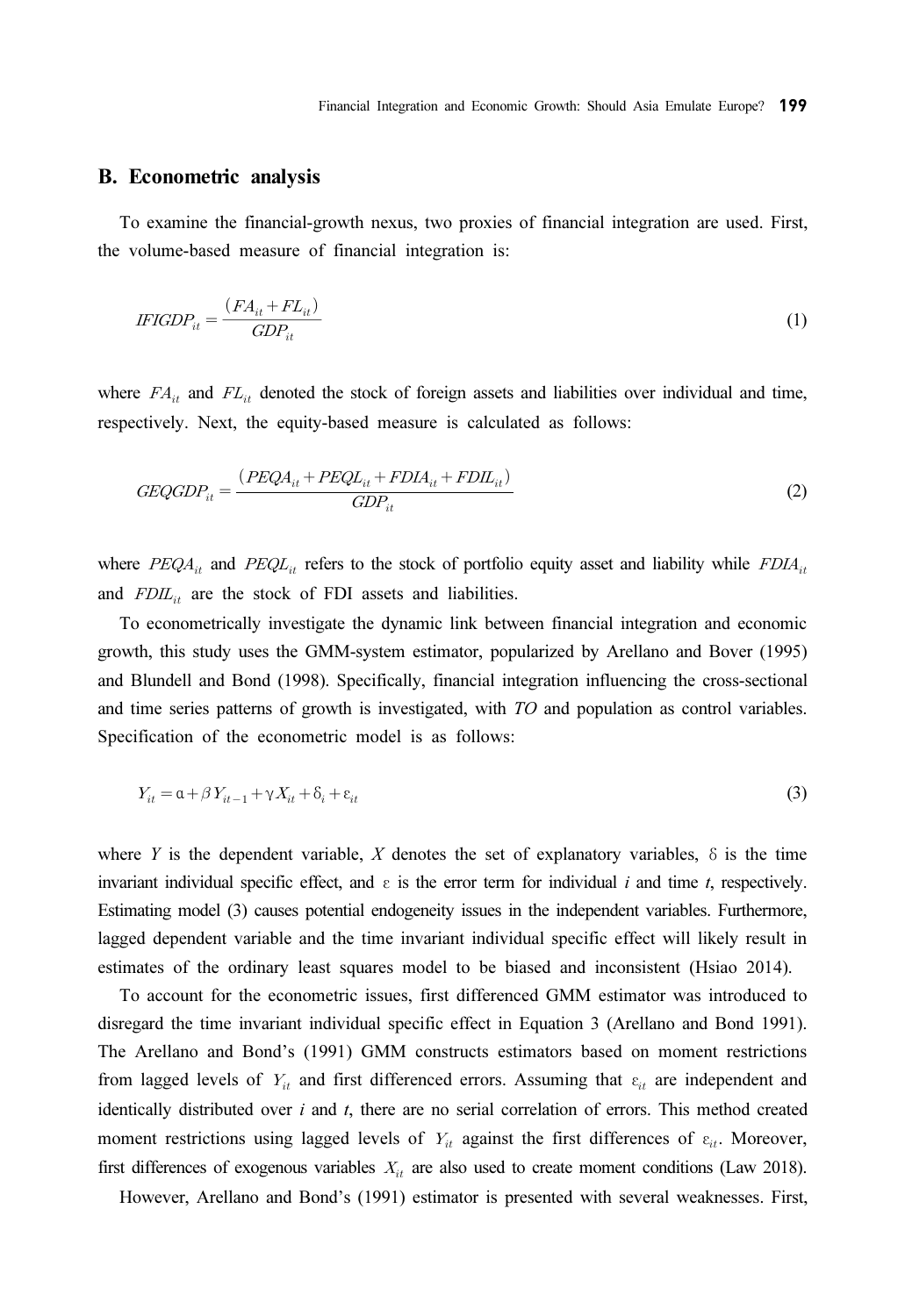there is downward bias if the sample size is small, which causes parameter restrictions to be oversized (Law 2018). Second, having too many instruments results in the rise in the number of moment restrictions, due to increases in exogenous variables and time series observations (Chen 2006). Lastly, when lagged dependent and independent variables are persistent over time, lagged values of these indicators are weak instruments for the differenced regression (Blundell and Bond 1998). Therefore, to address these challenges, Arellano and Bover (1995) and Blundell and Bond (1998) propose the system-GMM estimator, which combines moments restrictions of the differenced models with the level models. Moreover, system GMM controls for omitted variables and addresses the issue of endogeneity in the context of small sample panel data (Kukenova et al. 2009, Abdallah et al. 2015). This estimator has proven to be more precise and less biased, as Arellano and Bover (1995) modified their approach by including lagged levels and differences, while maintaining the regressing differences of the level and independent variables.

To ensure consistency, two specification tests are applied: the Sargan test and the serial correlation test. The Sargan test accounts for overidentifying restrictions, where failure to reject the null hypothesis implies that the instruments are valid and precisely specified. Arellano and Bond's (1991) serial correlation test accounts for disturbances and tests the presence of second order serial correlation (AR2) and the first differenced error term (AR1).

To ensure robustness and to address the endogeneity problem that may exist in a financial integration nexus with economic growth, this study also employs the two-stage least square (2SLS) method to re-estimate the endogenous variable (IFIGDP and GEQGDP). Bureaucracy quality and law and order are used as Instrumental Variables (IV) to financial integration in the 2SLS method, as postulated by Wei (2006) and Kılınç et al. (2017). Data for the IVs are obtained from the International Country Risk Guide database. An additional robustness test on integration-growth nexus is performed to address the heterogeneous issue of advanced and low-income countries. Therefore, the study uses the system-GMM model to examine the nexus based on country group classifications.

### IV. Results and Discussion

Tables 1 and 2 present the descriptive statistics and correlation matrix of the variables employed in the analysis for the overall sample, i.e., for 33 Asia countries from 1980 to 2015. The historical dataset comprises Bahrain, Bangladesh, Bhutan, Brunei Darussalam, Cambodia, China, Cyprus, India, Indonesia, Iran, Iraq, Israel, Japan, Jordan, Kazakhstan, Korea, Kuwait, Lao PDR, Lebanon, Malaysia, Maldives, Myanmar, Nepal, Oman, Pakistan, Philippines, Saudi Arabia, Singapore, Sri Lanka, Thailand, Turkey, United Arab Emirates, and Vietnam.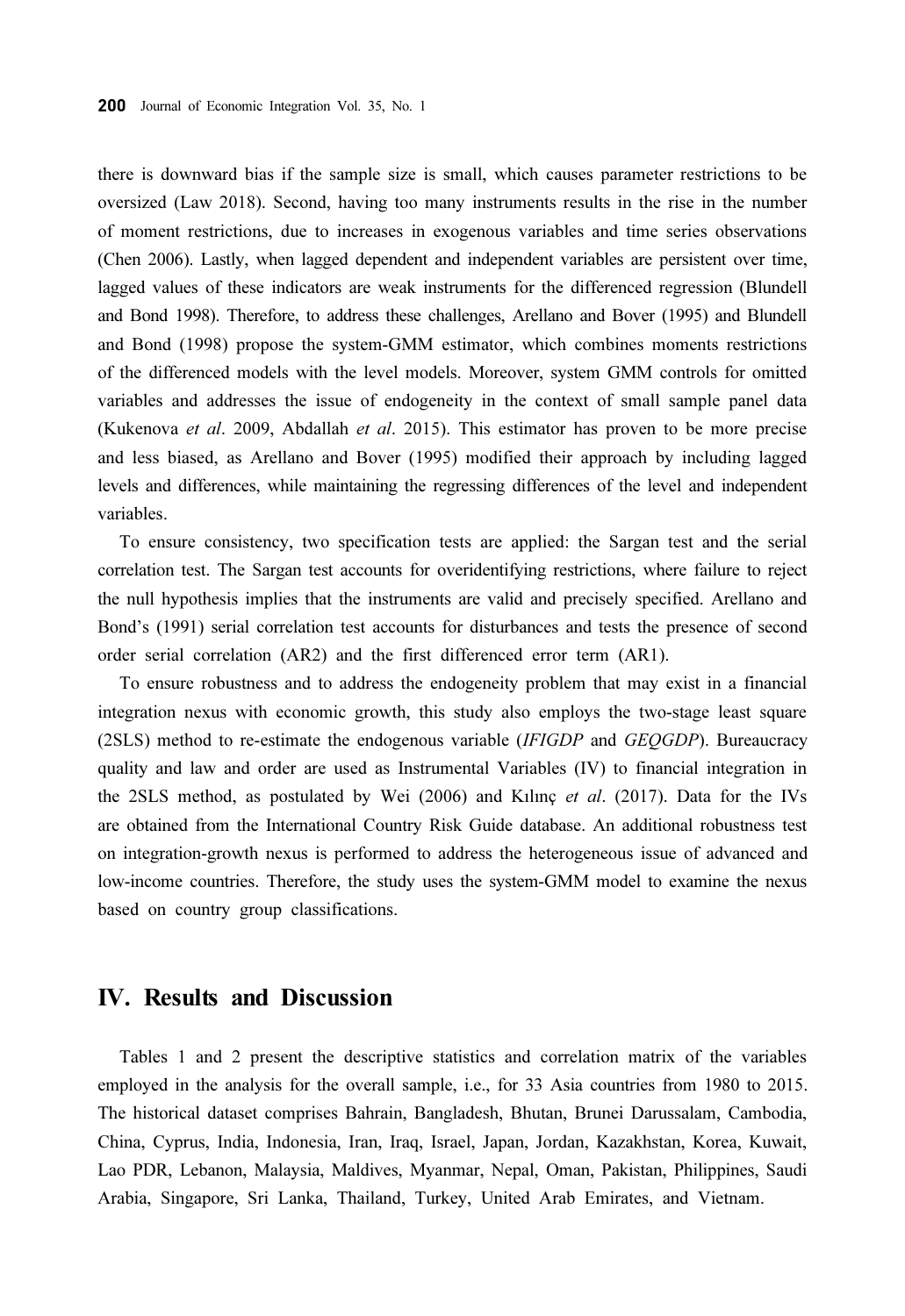|                | N  | Mean    | Std. Dev. | Min     | <b>Max</b> |
|----------------|----|---------|-----------|---------|------------|
| <b>LRGDPPC</b> | 33 | 8.38    | 1.57      | 5.26    | 11.54      |
| <b>LIFIGDP</b> | 33 | $-2.54$ | 1.72      | $-7.87$ | 2.79       |
| <b>LGEOGDP</b> | 33 | $-2.14$ | 1.81      | $-7.87$ | 2.82       |
| <i>LTO</i>     | 33 | 4.25    | 0.74      | $-0.65$ | 6.02       |
| <b>LPOP</b>    | 33 | 0.61    | 0.68      | $-2.89$ | 2.48       |

Table 1. Descriptive statistics

(Note) LRGDPPC represents log of real GDP per capita. LIFIGDP represents log of volume-based financial integration. LGEQGDP represents the log of equity-based measure of financial integration. LTO represents log of openness to trade scaled by GDP. LPOP represents log of population growth.

| <b>Table 2.</b> Correlations |                |                |                |            |             |  |
|------------------------------|----------------|----------------|----------------|------------|-------------|--|
|                              | <b>LRGDPPC</b> | <b>LIFIGDP</b> | <b>LGEOGDP</b> | <i>LTO</i> | <b>LPOP</b> |  |
| <b>LRGDPPC</b>               | 1.00           |                |                |            |             |  |
| <b>LIFIGDP</b>               | 0.46           | 1.00           |                |            |             |  |
| <b>LGEOGDP</b>               | 0.57           | 0.95           | 1.00           |            |             |  |
| <i>LTO</i>                   | 0.45           | 0.63           | 0.62           | 1.00       |             |  |
| <b>LPOP</b>                  | 0.01           | $-0.001$       | 0.01           | 0.23       | 1.00        |  |

Table 2. Correlations

(Notes) LRGDPPC represents log of real GDP per capita. LIFIGDP represents log of volume-based financial integration. LGEQGDP represents the log of equity-based measure of financial integration. LTO represents log of openness to trade scaled by GDP. LPOP represents log of population growth

The descriptive statistic for the dataset is presented in Table 1 above. As shown, the standard deviations of all variables except population growth are dispersed around the mean, implying that there is variation across the selected cross-sectional sample. Table 2 displays the correlations of the variables. As shown in Table 2, both the financial integration variables are positive for economic growth, with equity integration correlating higher with growth than financial integration. The economic growth determinants also demonstrate that equity integration has the highest correlation, followed by financial integration and TO.

#### A. Empirical results

The empirical results of Equation 3 using dynamic system panel GMM is presented in Table 3. There are six different regression results presented, whereby the table is divided into pre-crisis, post-crisis, and overall period. There are two models presented utilizing the two proxies of financial integration, Model 1 uses the volume-based measure while Model 2 employs the equity-based measure of financial integration.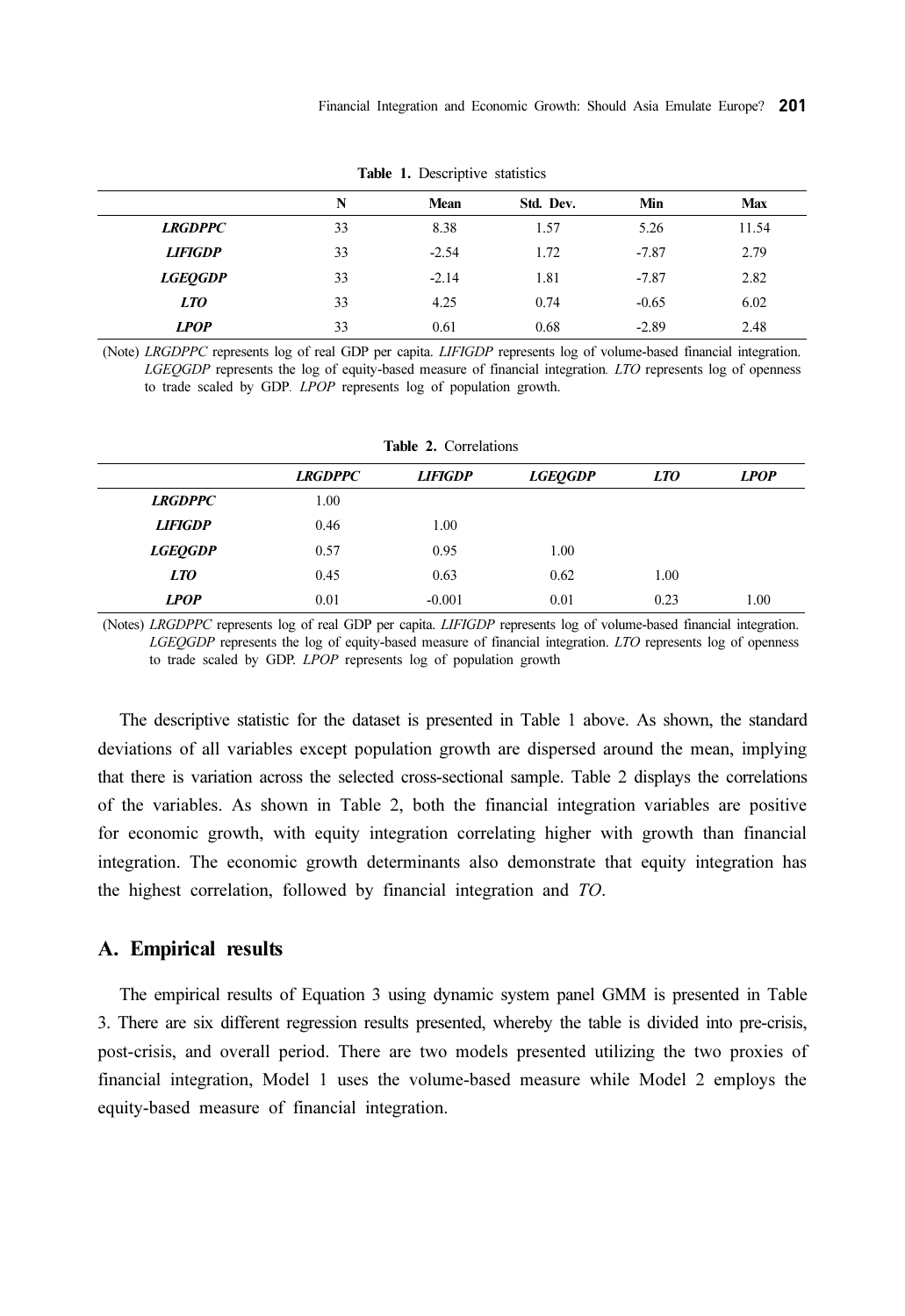|                               | Pre-Crisis             |                       | <b>Post-Crisis</b>     |                       | <b>Overall Sample</b>  |                        |
|-------------------------------|------------------------|-----------------------|------------------------|-----------------------|------------------------|------------------------|
| <b>Variables</b>              | Model 1                | Model 2               | Model 1                | Model 2               | Model 1                | Model 2                |
| In $RGDPPC_{it-1}$            | $0.756$ ***<br>(0.034) | $0.721***$<br>(0.034) | $0.911***$<br>(0.012)  | $0.906***$<br>(0.012) | $0.888***$<br>(0.008)  | $0.886***$<br>(0.009)  |
| In $IFIGDP_{it}$              | $0.064***$<br>(0.013)  |                       | 0.002<br>(0.006)       |                       | 0.001<br>(0.005)       |                        |
| In GEOGDP <sub>it</sub>       |                        | $0.068***$<br>(0.011) |                        | 0.008<br>(0.006)      |                        | 0.004<br>(0.005)       |
| In $TO_{it}$                  | $0.116***$<br>(0.019)  | $0.107***$<br>(0.033) | $0.112***$<br>(0.023)  | $0.104***$<br>(0.021) | $0.093***$<br>(0.026)  | $0.085***$<br>(0.026)  |
| In $POP_{it}$                 | $-0.002$<br>(0.013)    | 0.008<br>(0.014)      | $-0.031***$<br>(0.007) | $-0.031$<br>(0.007)   | $-0.061***$<br>(0.013) | $-0.058***$<br>(0.012) |
| $DUM_{1997-1998;2007-2009}$   |                        |                       |                        |                       | $-0.011***$<br>(0.002) | $-0.014***$<br>(0.003) |
| Constant                      | $1.752***$<br>(0.365)  | $2.046***$<br>(0.445) | $0.355**$<br>(0.151)   | $0.439***$<br>(0.152) | $0.674***$<br>(0.098)  | $0.737***$<br>(0.098)  |
| <b>Specification</b> tests    |                        |                       |                        |                       |                        |                        |
| Sargan test                   | 13.12<br>(0.438)       | 13.21<br>(0.431)      | 15.40<br>(0.283)       | 15.37<br>(0.285)      | 25.95<br>(0.131)       | 26.11<br>(0.127)       |
| Arellano-Bond tests for AR(1) | $-1.32$<br>(0.187)     | $-1.40$<br>(0.162)    | $-1.72$<br>(0.066)     | $-1.69$<br>(0.069)    | $-2.57$<br>(0.01)      | $-2.55$<br>(0.01)      |
| Arellano-Bond tests for AR(2) | $-0.019$<br>(0.984)    | $-0.036$<br>(0.971)   | $-1.554$<br>(0.120)    | $-1.54$<br>(0.124)    | $-1.59$<br>(0.113)     | $-1.162$<br>(0.105)    |
| <b>Observations</b>           | 121                    | 121                   | 156                    | 156                   | 222                    | 222                    |
| <b>Number of Country</b>      | 28                     | 28                    | 33                     | 33                    | 33                     | 33                     |

Table 3. Results of dynamic panel GMM estimation (Dependent variable: Real GDP per capita)

(Note) Standard errors are in parentheses, \*\*\*, \*\*, \* represents significance at p<0.01, p<0.05, p<0.1 respectively. RGDPPC represents real GDP per capita. IFIGDP represents volume-based financial integration. GEQGDP represents the equity-based measure of financial integration. TO represents openness to trade scaled by GDP. POP represents population growth and DUM is a time dummy variable to represent the AFC and Global Financial Crisis. All columns report the results of two-step Blundell and Bond (1998) system-GMM estimator.

The coefficient of lagged dependent variable in all specifications is less than one, positive signed, and statistically significant at 1%. This implies that the models are dynamic and indicates conditional convergence, providing evidence that dynamic GMM is an appropriate estimator. Therefore, the statistical estimator provides reliable results.

The results shown in Table 3 reveals that prior to the 1997~1998 pre-crisis periods, financial integration (proxied by IFIGDP and GEQGDP) within the region is significant and positive to economic growth, albeit at a low degree. A small estimated coefficient implies a low impact of financial integration of economic growth in Asia. Contrary to prediction, the results of the post-crisis and overall samples show that financial integration and growth nexus is insignificant, and this is consistent for both volume-based and equity-based indicators. The results imply that there is no impact of financial integration on growth, which is consistent with the findings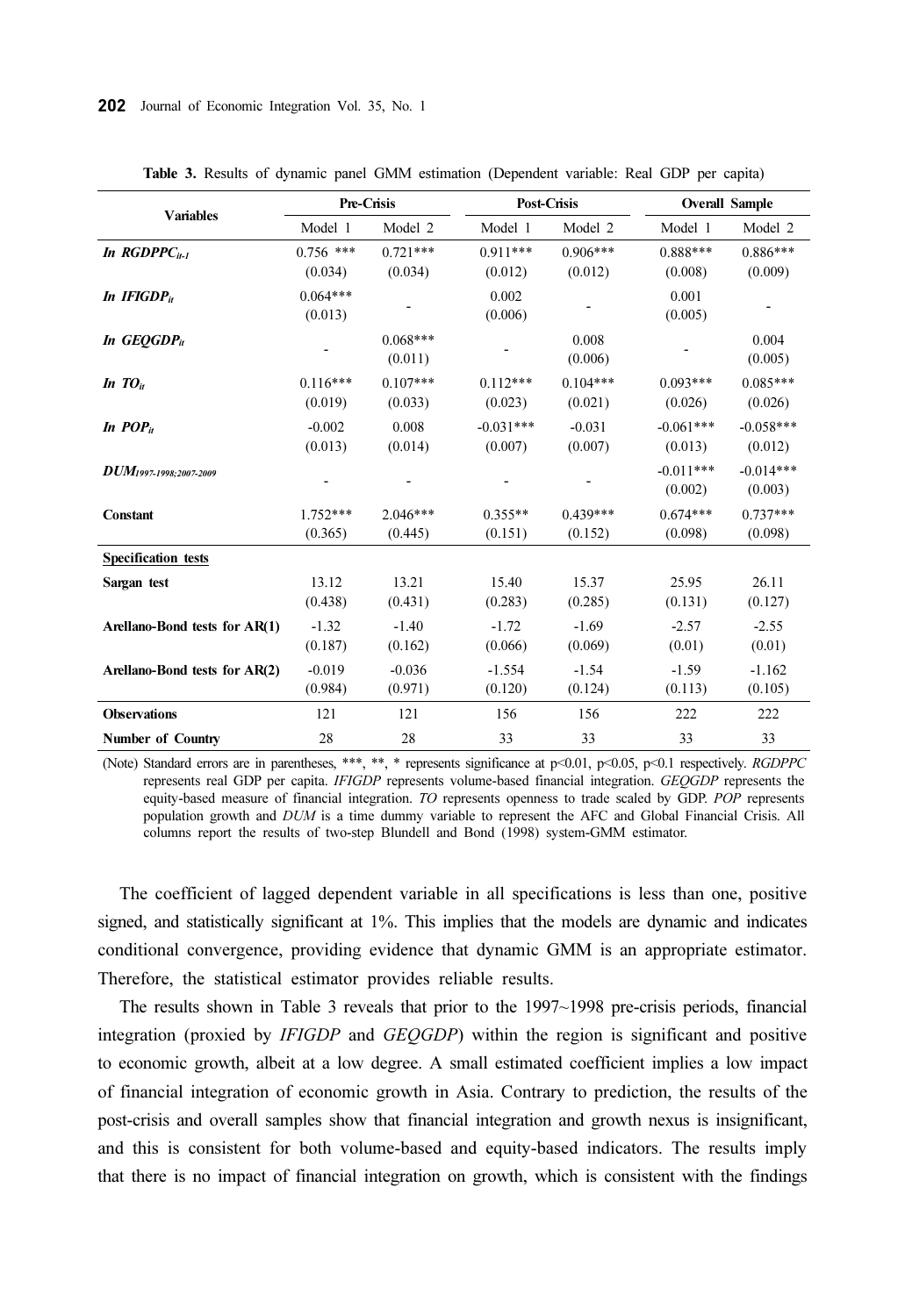of Kramer (2006), Pak, Park and Wyplosz (2010), and Schüller and Wogart (2017).

Estimated parameters of variables besides financial integration offer reasonable findings. Specifically, TO is positive and significant to growth across all sample periods and models, indicating that trade leads to higher economic growth. Furthermore, although population growth is insignificant during the pre-crisis periods (for both Model 1 and Model 2), the post-crisis and overall samples show that it has a significantly negative impact on economic growth. Despite some inconsistent results, the parameters are similar to empirical findings of King and Levine (1993) and Osada and Saito (2010).

Furthermore, the diagnostic tests for all six models present satisfactory results. The Sargan test, which tests for overidentifying restrictions shows a high p-value, indicating that the null hypothesis fails to be rejected. This affirms that all specifications across all six regressions are accurately specified. Next, the Arellano and Bond's serial correlation test also meets the criteria. For pre-crisis and post-crisis, both first and second order correlation failed to reject the null hypothesis for Model 1 and Model 2. As for the overall sample, the first order serial correlation rejects the null hypothesis, while the second order fails to reject the null hypothesis. This denotes that the indicators utilized in the models are free from autocorrelation problems and thus are suitable for the estimation.

#### B. Robustness test

For the purpose of robustness, Table 4 presents the results of the 2SLS method on the impact of financial integration on economic growth in the pre-crisis, post-crisis, and overall samples. The findings offer support to the results of the system GMM; prior to the 1997~1998 pre-crisis periods, financial integration (proxied by IFIGDP and GEQGDP) is significant and positive to economic growth, but this effect wanes off in the findings of the post-crisis and overall sample periods. The findings of TO are shown to be insignificant in all models and population growth is significant in all study periods, except for Model 1 of the overall sample. The Sargan test of overidentifying restrictions shows a high  $p$ -value affirms that all specifications across all six regressions are accurately specified. Overall, the findings of the system GMM yields better results than the 2SLS method, largely due to the difficulty in identifying external exogenous instrumental variables, as postulated by Abdallah et al. (2015).

Another robustness test is performed on the impact of financial integration and economic growth to account for the heterogeneous effect of advanced and low-income countries. Using the system-GMM method, Table 5 presents the financial-growth nexus of the overall sample. Following the income level classification by the World Bank, the countries are segregated into two groups: low and lower-middle income countries and upper-middle and high income countries. The findings are consistent with the results of the 2SLS and the system GMM (Table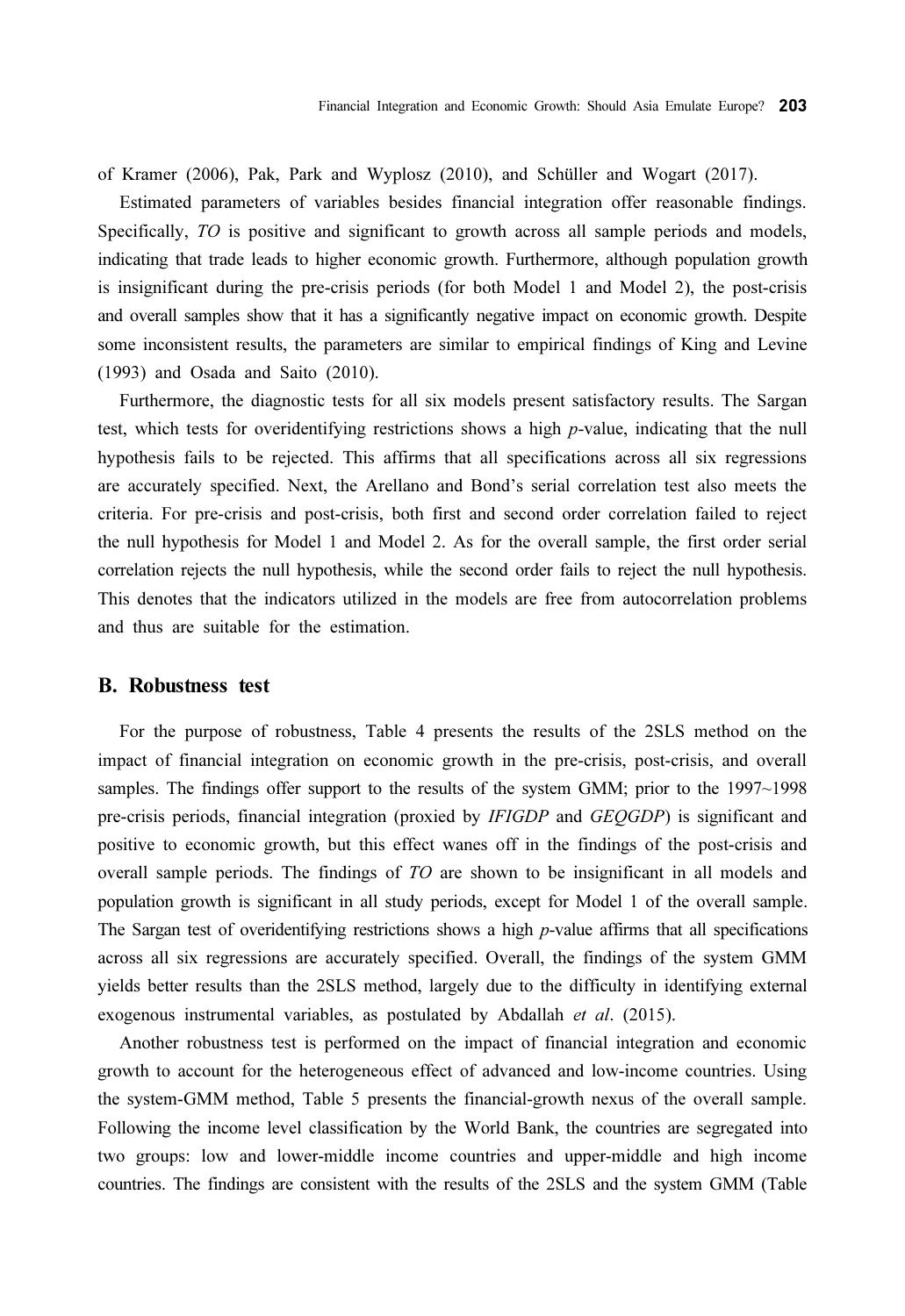|                             |                        | Pre-Crisis             |                        | Post-Crisis            |                       | <b>Overall Sample</b> |  |
|-----------------------------|------------------------|------------------------|------------------------|------------------------|-----------------------|-----------------------|--|
| <b>Variables</b>            | Model 1                | Model 2                | Model 1                | Model 2                | Model 1               | Model 2               |  |
| In $RGDPPC_{it-1}$          | $0.964***$<br>(0.008)  | $0.956***$<br>(0.011)  | $0.971***$<br>(0.007)  | $0.974***$<br>(0.011)  | $0.935***$<br>(0.021) | $0.913***$<br>(0.033) |  |
| In IFIGDP <sub>it</sub>     | $0.041**$<br>(0.021)   |                        | $-0.016$<br>(0.021)    |                        | 0.151<br>(0.113)      |                       |  |
| In $GEOGDP_{it}$            |                        | $0.038**$<br>(0.019)   |                        | $-0.015$<br>(0.019)    |                       | 0.124<br>(0.084)      |  |
| In $TO_{it}$                | 0.007<br>(0.026)       | 0.015<br>(0.023)       | 0.001<br>(0.011)       | 0.0001<br>(0.009)      | $-0.159$<br>(0.156)   | $-0.105$<br>(0.106)   |  |
| In $POP_{it}$               | $-0.098***$<br>(0.019) | $-0.103***$<br>(0.019) | $-0.043***$<br>(0.008) | $-0.043***$<br>(0.009) | $-0.037$<br>(0.038)   | $-0.051**$<br>(0.026) |  |
| $DUM_{1997-1998;2007-2009}$ |                        |                        |                        |                        | $-0.09$<br>(0.063)    | $-0.067$<br>(0.044)   |  |
| <b>Constant</b>             | $0.548***$<br>(0.196)  | $0.564***$<br>(0.201)  | $0.321**$<br>(0.125)   | $0.308**$<br>(0.137)   | $1.374**$<br>(0.663)  | $1.554**$<br>(0.867)  |  |
| <b>Specification tests</b>  |                        |                        |                        |                        |                       |                       |  |
| Sargan test                 | 1.95<br>(0.162)        | 1.57<br>(0.21)         | 1.62<br>(0.203)        | 1.63<br>(0.202)        | 0.114<br>(0.736)      | 0.041<br>(0.839)      |  |
| <b>Observations</b>         | 121                    | 121                    | 159                    | 159                    | 185                   | 185                   |  |
| Number of Country           | 28                     | 28                     | 33                     | 33                     | 33                    | 33                    |  |

Table 4. Results of two-stage least squares method (2SLS) (Dependent variable: Real GDP per capita)

(Notes) Standard errors are in parentheses, \*\*\*, \*\*, \* represents significance at  $p<0.01$ ,  $p<0.05$ ,  $p<0.1$  respectively. RGDPPC represents real GDP per capita. IFIGDP represents volume-based financial integration. GEQGDP represents the equity-based measure of financial integration. TO represents openness to trade scaled by GDP. POP represents population growth and DUM is a time dummy variable to represent the AFC and Global Financial Crisis. Instrumental variables include bureaucracy quality and law and order. All columns report the results of 2SLS.

3), whereby financial integration does not impact economic growth for both country groups. It is, however, important to note that in the case of low and lower-middle income countries, equity-based financial integration is negative and significantly impacts growth, indicating that financial integration is harmful to growth. This result is similar to the findings of Soto (2003) and Chidinma et al. (2018). Estimated parameters of control variables offer reasonable findings. Specifically, TO is positive and significant to growth across both country groups, and population growth shows a significantly negative impact on economic growth. Diagnostic tests for both country groups present satisfactory results.

The findings shown in Tables 3, 4, and 5 above are in tandem with the postulations of Cavoli et al. (2004), which finds an apparent divergence of financial integration in Asia. The dissimilarities of financial cooperation intensities between advanced countries (Japan, Singapore, and South Korea) and low-income countries (Brunei, Lao PDR, Myanmar, and Vietnam) explains the insignificant financial-growth nexus (Cavoli et al. 2004). Since the 1997 AFC, several Asian countries have pledged their commitment towards greater financial cooperation,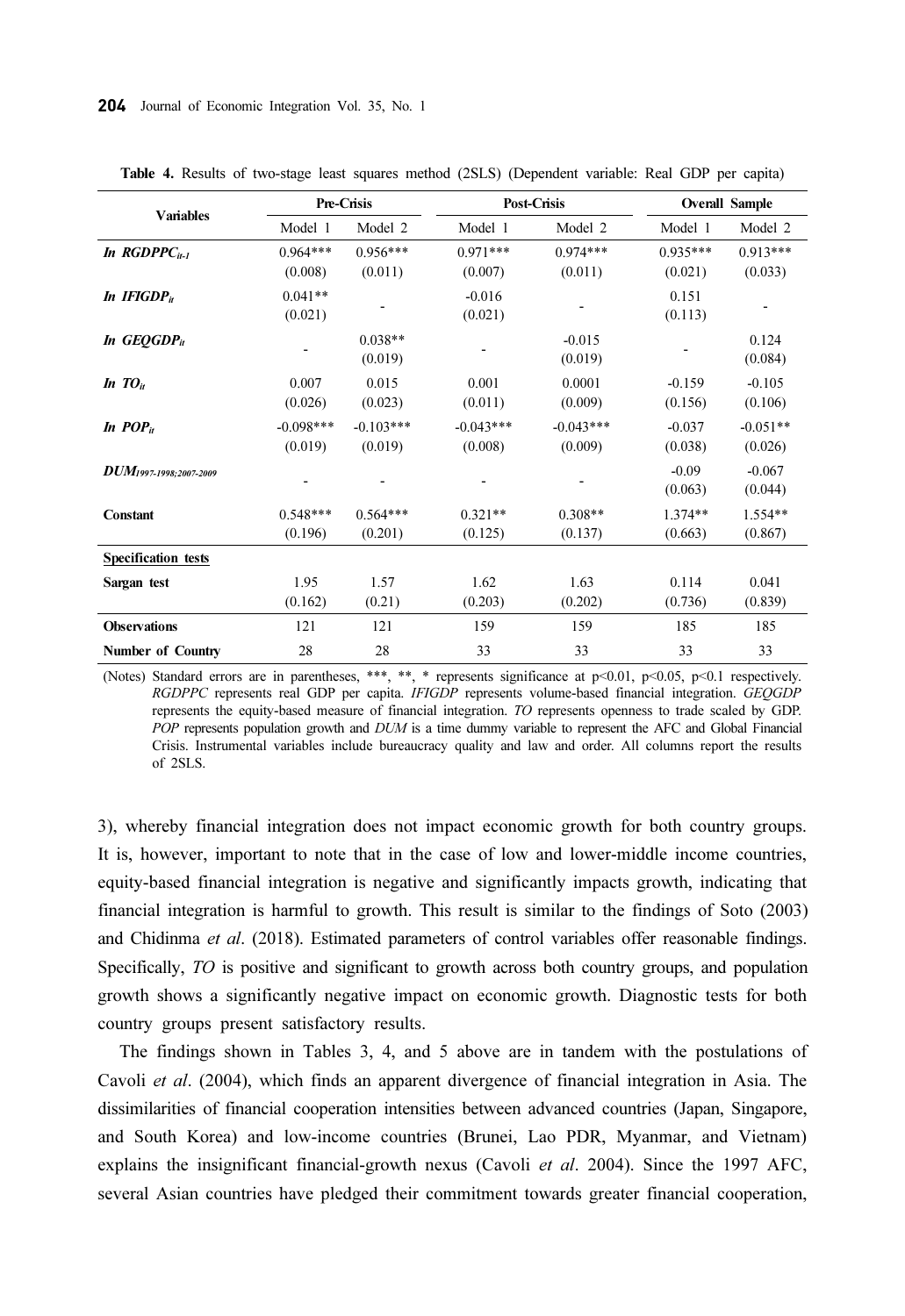| <b>Variables</b>              |                     | Low Income and<br>Lower-middle Income | <b>Upper-middle Income</b><br>and High Income |                  |
|-------------------------------|---------------------|---------------------------------------|-----------------------------------------------|------------------|
|                               | Model 1             | Model 2                               | Model 1                                       | Model 2          |
| In $RGDPPC_{it-1}$            | $-0.129$            | 0.389                                 | $0.861***$                                    | $0.859***$       |
|                               | (0.398)             | (0.244)                               | (0.009)                                       | (0.014)          |
| In $IFIGDPit$                 | $-0.015$<br>(0.024) |                                       | 0.003<br>(0.004)                              |                  |
| In GEOGDP <sub>it</sub>       |                     | $-0.022**$<br>(0.008)                 |                                               | 0.002<br>(0.005) |
| In $TO_{it}$                  | $0.518***$          | $0.477***$                            | $0.086***$                                    | $0.07***$        |
|                               | (0.089)             | (0.057)                               | (0.016)                                       | (0.027)          |
| In $POP_{it}$                 | $-0.964***$         | $-0.192*$                             | $-0.058***$                                   | $-0.057***$      |
|                               | (0.33)              | (0.114)                               | (0.01)                                        | (0.012)          |
| $DUM_{1997-1998:2007-2009}$   | $-0.108***$         | $-0.081***$                           | $-0.012***$                                   | $-0.015***$      |
|                               | (0.032)             | (0.019)                               | (0.004)                                       | (0.003)          |
| <b>Constant</b>               | $6.078**$           | 2.61                                  | $1.032***$                                    | $1.116***$       |
|                               | (2.961)             | (1.936)                               | (0.126)                                       | (0.133)          |
| <b>Specification</b> tests    |                     |                                       |                                               |                  |
| Sargan test                   | 3.95                | 7.72                                  | 19.09                                         | 18.87            |
|                               | (0.98)              | (0.98)                                | (0.451)                                       | (0.462)          |
| Arellano-Bond tests for AR(1) | 0.52                | $-1.26$                               | $-2.46$                                       | $-2.44$          |
|                               | (0.61)              | (0.21)                                | (0.01)                                        | (0.01)           |
| Arellano-Bond tests for AR(2) | $-0.57$             | 0.67                                  | $-1.32$                                       | $-1.41$          |
|                               | (0.56)              | (0.51)                                | (0.19)                                        | (0.158)          |
| <b>Observations</b>           | 73                  | 74                                    | 149                                           | 149              |
| <b>Number of Country</b>      | 10                  | 10                                    | 22                                            | 22               |

Table 5. Results of dynamic panel GMM estimation (Dependent variable: Real GDP per capita)

(Notes) Standard errors are in parentheses, \*\*\*, \*\*, \* represents significance at p<0.01, p<0.05, p<0.1 respectively. RGDPPC represents real GDP per capita. IFIGDP represents volume-based financial integration. GEQGDP represents the equity-based measure of financial integration. TO represents openness to trade scaled by GDP. POP represents population growth and DUM is a time dummy variable to represent the AFC and Global Financial Crisis. All columns report the results of two-step Blundell and Bond (1998) system-GMM estimator.

as benchmarked by the European experience. However, as problems impeding the financial systems in EU start to mount, Asian countries have proceeded to take critical stock and move with caution. Signs of imbalances in terms of currency strength, dependency on the banking sector, FDI inflows, and banking sector regulations continue to persist in the majority of the countries (Lim and Lim 2012).

Contrary to the field of trade, where there has been considerable integration progress in Asia, financial integration development in the region has been lackluster. This is attributed to the reasoning that Asian countries are very heterogeneous in terms of history, economics, politics, and culture as compared to their European counterparts (Lim and Lim 2012). This explains the lack of pursuit of financial integration in the region. While European countries pushed for establishing a single market via the Single European Act in 1986, the banking sector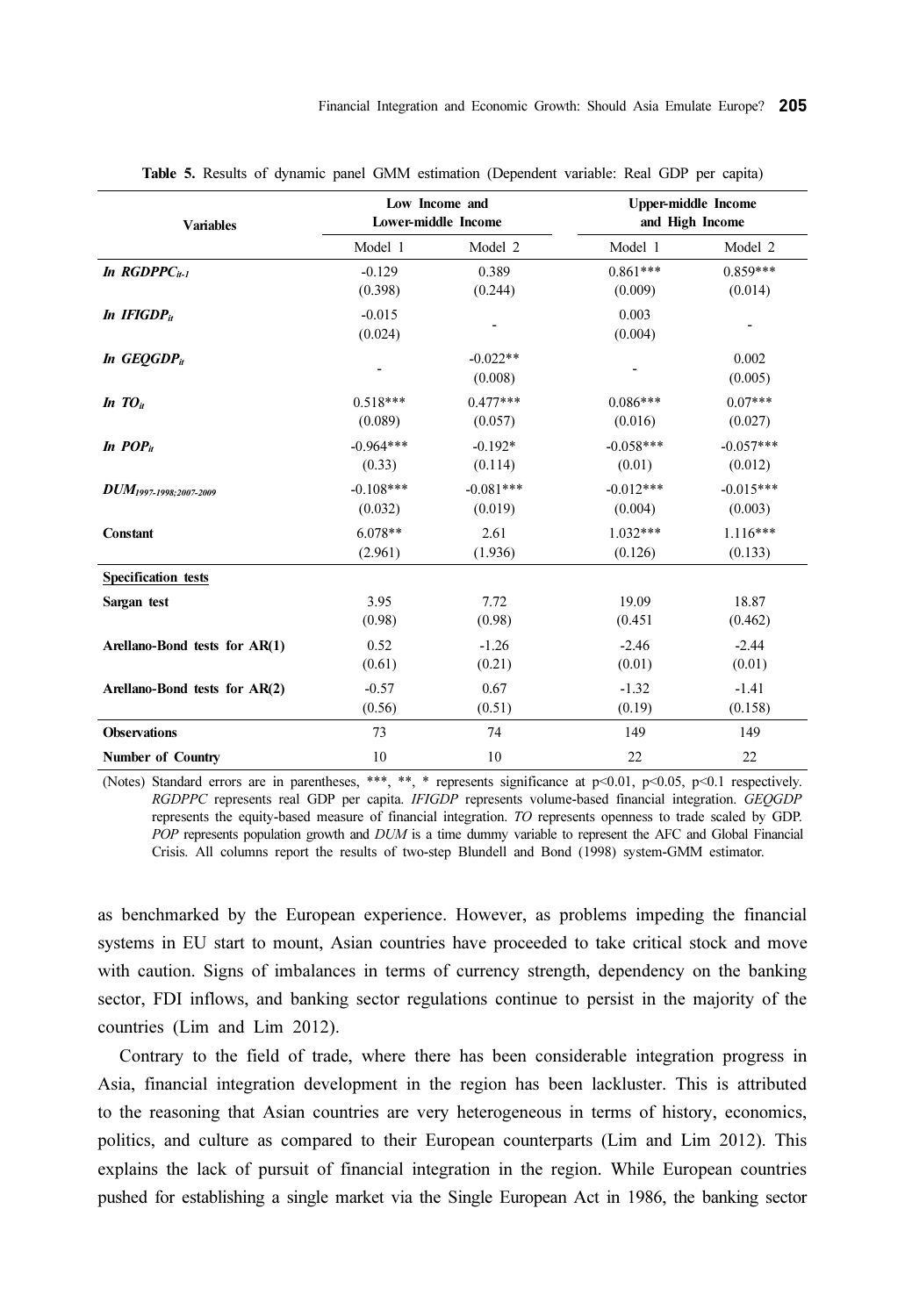reforms have been sluggish in the aftermath of the crisis (Pak, Park and Wyplosz 2010). Concerns over shareholder protection schemes, creditor rights, deficiency of credit rating agencies, and regulatory capacities are confounding reasons for the slow progress of the banking sector reform. Another underpinning factor of the slow progress of financial integration is incomplete capital account liberalization, driven by difficulties in coordinating an effective exchange rate mechanism. While some Asian countries practice an open capital account and exchange rate regimes, others practice pegged currency exchange and closely monitored capital account activities.

#### V. Conclusion

This study examines the impact of financial integration and economic growth in 33 Asian countries from 1980~2015, using three different time periods: pre-crisis, post-crisis, and overall. Financial integration is measured using two approaches: volume-based and equity-based measures. The dynamic panel model provides a few insights. Firstly, the financial integration for both volume-based and equity-based measures significantly impacts economic growth in Asia during the pre-crisis period. However, this effect is rather low. Secondly, the empirical results of post-crisis and the aggregate sample finds that there is no relationship between financial integration and economic growth. Third, capturing control variables, TO has a positive impact on economic growth for all time periods while population growth presents mixed findings.

As Asia and the EU continue to strengthen ties, regional integration and globalization activities continue to take precedence in policymakers' growth agenda. Asia has used the European integration as a benchmark for policymaking. A key question is whether there are notable lessons that Asia can draw from the European financial integration process. It is argued that the European way cannot be directly emulated into the Asian case. Heterogeneous economic conditions, historical, and political regimes mean that the approaches must differ between the two regions. Small Asian economies are confronted with susceptible capital flows, which implied economic stability. Although the CMIM is a vital step towards financial integration, the progress has been sluggish, in its infancy, and very much dependent on the International Monetary Fund.

From an economic standpoint, a financial integration in Asia with the absence of a fiscal, monetary, and political union poses danger to the member countries, and thus does not provide a strong logical basis for the pursuit of financial cooperation. As it stands, barriers to international financial transactions have ceased to exist across the majority of Asian countries. Unlike the EU bureaucracy framework in which interest groups do not have a stronghold on public policy, in Asia, political linkages and elite families influence policies, in turn making the financial integration policy more difficult to implement. This would be especially true if an elite group finds that the policy is working against them. However, financial integration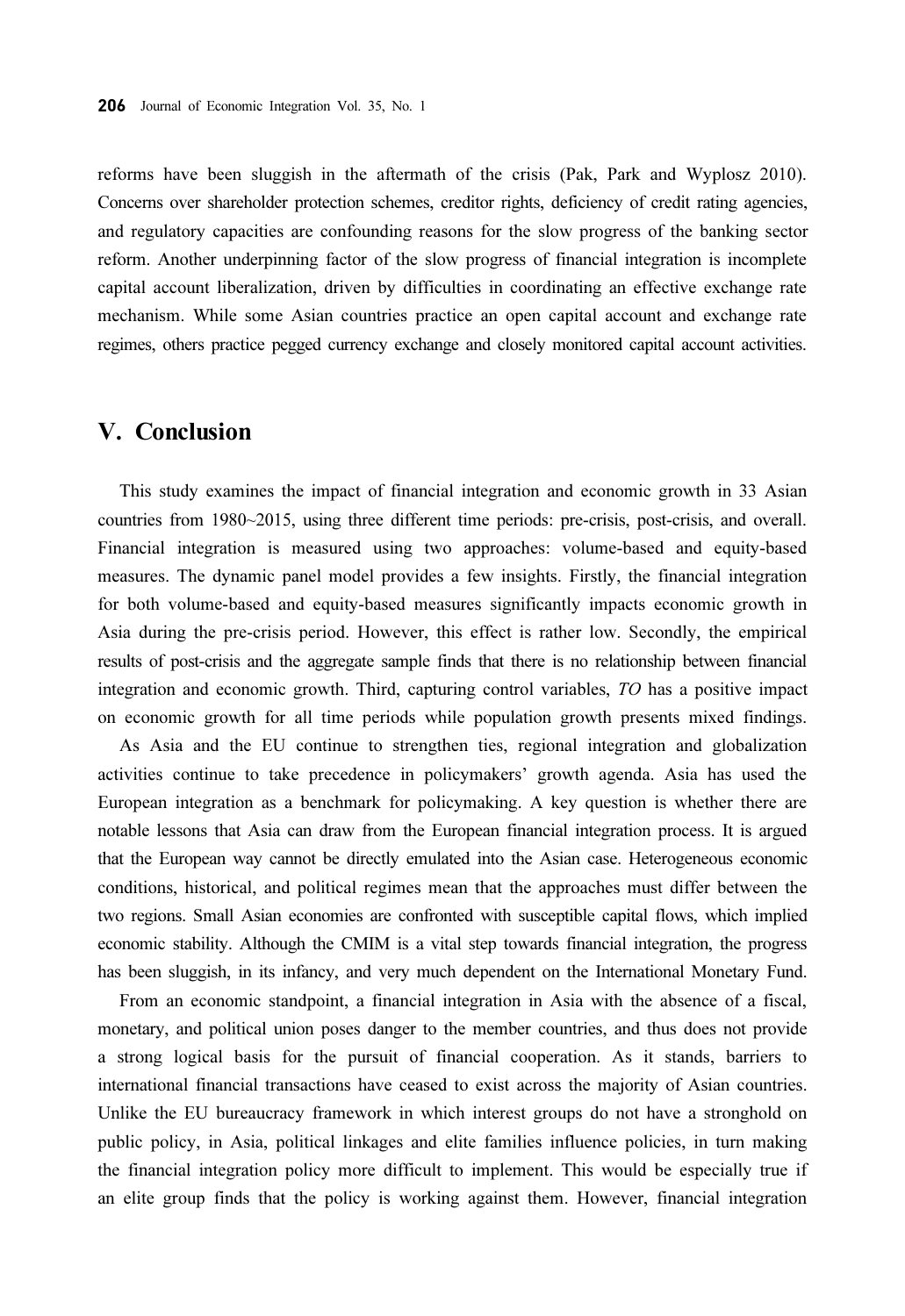is inevitable, and now it is only a question of time and pace. Initiatives such as China's Belt and Road Initiative, which has been endorsed by over 150 countries, call for an important undertaking of financial integration. Although the Belt and Road Initiative has stumbled upon various roadblocks, the concept itself is adequate to jumpstart and provide momentum for a well-integrated financial system. Therefore, more effort is needed towards refining coordination in exchange rate mechanisms and capital flows, in order to minimize liquidity crisis. Instead, of structuring the financial regulatory infrastructures to solely focus on long-term investment flows, pursuance of financial development policies are also vital, as is macroeconomic restructuring, to reap the benefits of financial integration. Since profound differences drive the financial integration structures between EU and Asia, understanding the variances between the two regions allows for important policy lessons to be drawn.

## References

- Abdallah, W., Goergen, M., and O'Sullivan, N. (2015). "Endogeneity: How failure to correct for it can cause wrong inferences and some remedies." British Journal of Management 26, no. 4, 791-804.
- Acemoglu, D., and Zilibotti, F. (1997). "Was Prometheus unbound by chance? Risk, diversification, and growth." Journal of Political Economy 105, no. 4, 709-751.
- Agenor, P. R. (2003). "Benefits and costs of international financial integration: Theory and facts." The World Economy 26, no. 8, 1089-1118.
- Akyüz, Y. (2009). Exchange rate management, growth, and stability: National and regional policy options in Asia. Asia-Pacific Trade and Investment Initiative, UNDP Regional Center in Colombo.
- Alesina, A., Grilli, V., and Milesi-Ferretti, G. M. (1994). "The political economy of capital controls." in Capital Mobility: The Impact on Consumption, Investment, and Growth. Eds. Leonardo Leiderman and Assaf Razin. Cambridge: Cambridge University Press.
- Ananchotikul, N., Piao, S., and Zoli, M. E. (2015). Drivers of financial integration-implications for Asia. International Monetary Fund working paper No. 15-160.
- Arellano, M., and Bond, S. (1991). "Some tests of specification for panel data: Monte Carlo evidence and an application to employment equations." The Review of Economic Studies 58, no. 2, 277-297.
- Arellano, M., and Bover, O. (1995). "Another look at the instrumental variable estimation of error-components models." Journal of Econometrics 68, no. 1, 29-51.
- Aziakpono, M. J. (2013). "Financial integration and economic growth: Theory and a survey of evidence." Studies in Economics and Econometrics 37, no. 3, 61-86.
- Baele, L., Ferrando, A., Hördahl, P., Krylova, E., and Monnet, C. (2004). Measuring financial integration in the Euro area. ECB occasional paper no. 14.
- Bekaert, G., Harvey, C. R., and Lundblad, C. (2005). "Does financial liberalization spur growth?." Journal of Financial economics 77, no. 1, 3-55.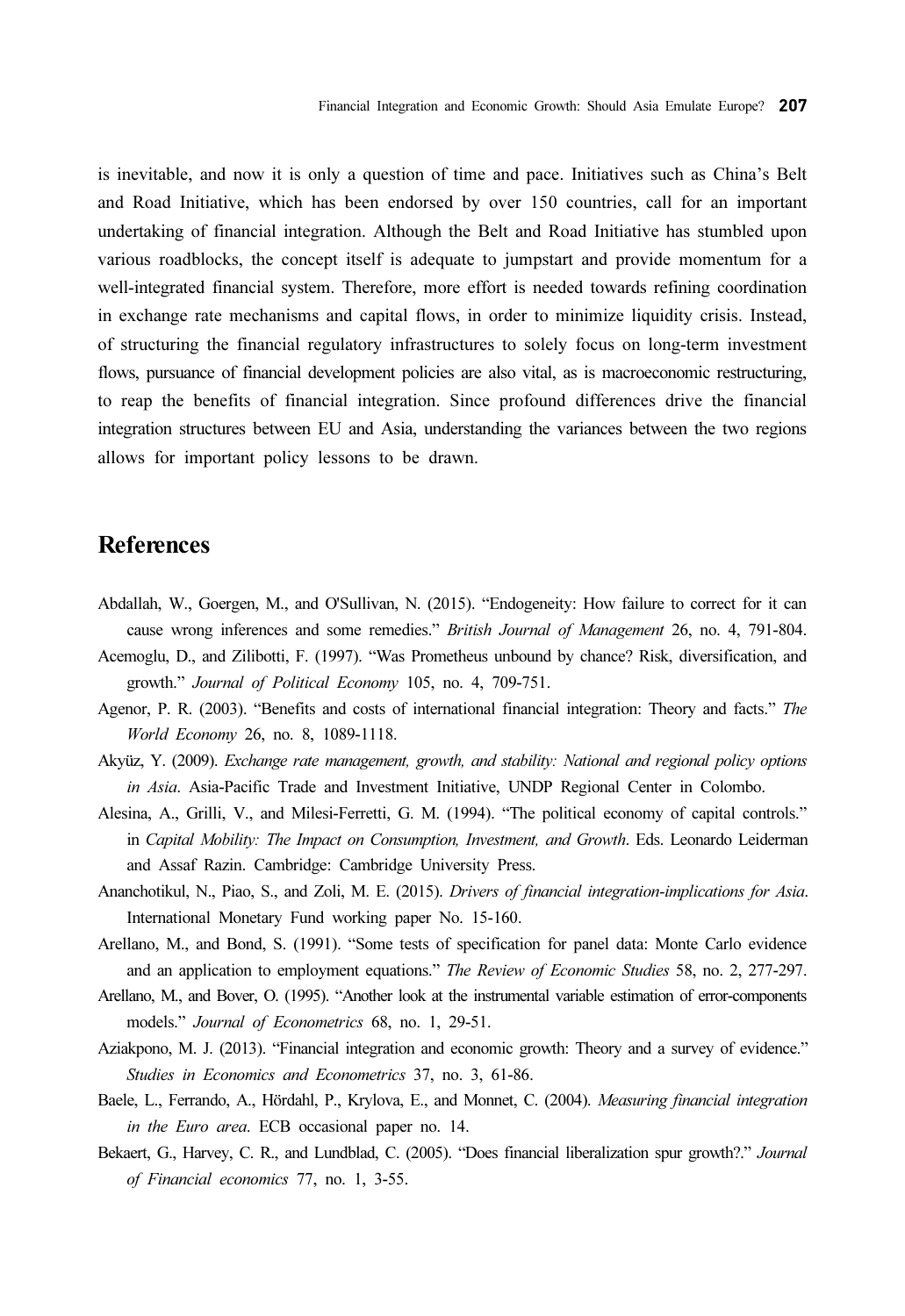- Bhattacharya, M., Inekwe, J. N., and Valenzuela, M. R. (2018). "Financial integration in Africa: New evidence using network approach." Economic Modelling 72, 379-390.
- Blundell, R., and Bond, S. (1998). "Initial conditions and moment restrictions in dynamic panel data models." Journal of Econometrics 87, no. 1, 115-143.
- Boyd, J. H., and Smith, B. D. (1992). "Intermediation and the equilibrium allocation of investment capital: Implications for economic development." Journal of Monetary Economics 30, no. 3, 409-432.
- Brezigar-Masten, A., Coricelli, F., and Masten, I. (2010). Financial integration and financial development in transition economies: What happens during financial crises? HAL No. halshs-00469499.
- Capanelli, G., and Filippini. C. (2009). East Asian and European economic integration: A comparative Analysis. Asian Development Bank Working Paper Series on Regional Economic Integration no. 29.
- Cavoli, T., Rajan, R., and Siregar, R. (2004). A survey of financial integration in East Asia: how far? How much further to go? Centre for International Economic Studies, University of Adelaide.
- Chen, H. (2006). "Development of financial intermediation and economic growth: The Chinese experience." China Economic Review 17, no. 4, 347-362.
- Chidinma, O. F., Chinaemerem, O. P., and Kingsley, O. (2018). "Does foreign portfolio investment drives macroeconomic variables of West Africa? Disaggregated approach." Journal of Economics, Management and Trade 21, no. 7, 1-10.
- Coeurdacier, N., Rey, H., and Winant, P. (2019). "Financial integration and growth in a risky world." Journal of Monetary Economics. (In Press).
- De Nicolò, G., and Juvenal, L. (2014). "Financial integration, globalization, and real activity." Journal of Financial Stability 10, 65-75.
- Didier, T., Montanes, R. L., and Schmukler, S. L. (2016). International financial integration of East Asia and Pacific. The World Bank working paper no. 7772.
- Dyson, K., and Maes, I. (Eds.). (2017). Architects of the Euro: intellectuals in the making of European Monetary Union. Oxford University Press.
- Edison, H.J., Levine, R., Ricci, L., and Sløk, T. (2002). "International financial integration and economic growth." Journal of International Money and Finance 21, no. 6, 749-776.
- European Central Bank. (2012). Financial Integration in Europe. Frankfurt: European Central Bank.
- Eichengreen, B., and Arteta, C. (2002). "Banking crises in emerging markets: presumptions and evidence." Financial Policies in Emerging Markets, 47-94.
- Estrada, G. B., Park, D., and Ramayandi, A. (2010). Financial development and economic growth in developing Asia. Asian Development Bank Economics Working Paper no. 233.
- Fogel, R. W. (2009). The impact of the Asian miracle on the theory of economic growth. National Bureau of Economic Research no. w14967.
- Gamra, S.B. (2009). "Does financial liberalization matter for emerging East Asian economies growth? Some new evidence." International Review of Economics and Finance 18, no. 3, 392-403.
- Genberg, H. (2017). Financial integration in Asia. Routledge handbook of banking and finance in Asia. London: Routledge.
- Grilli, V., and Milesi-Ferretti, G. M. (1995). "Economic effects and structural determinants of capital controls." Staff Papers 42, no. 3, 517-551.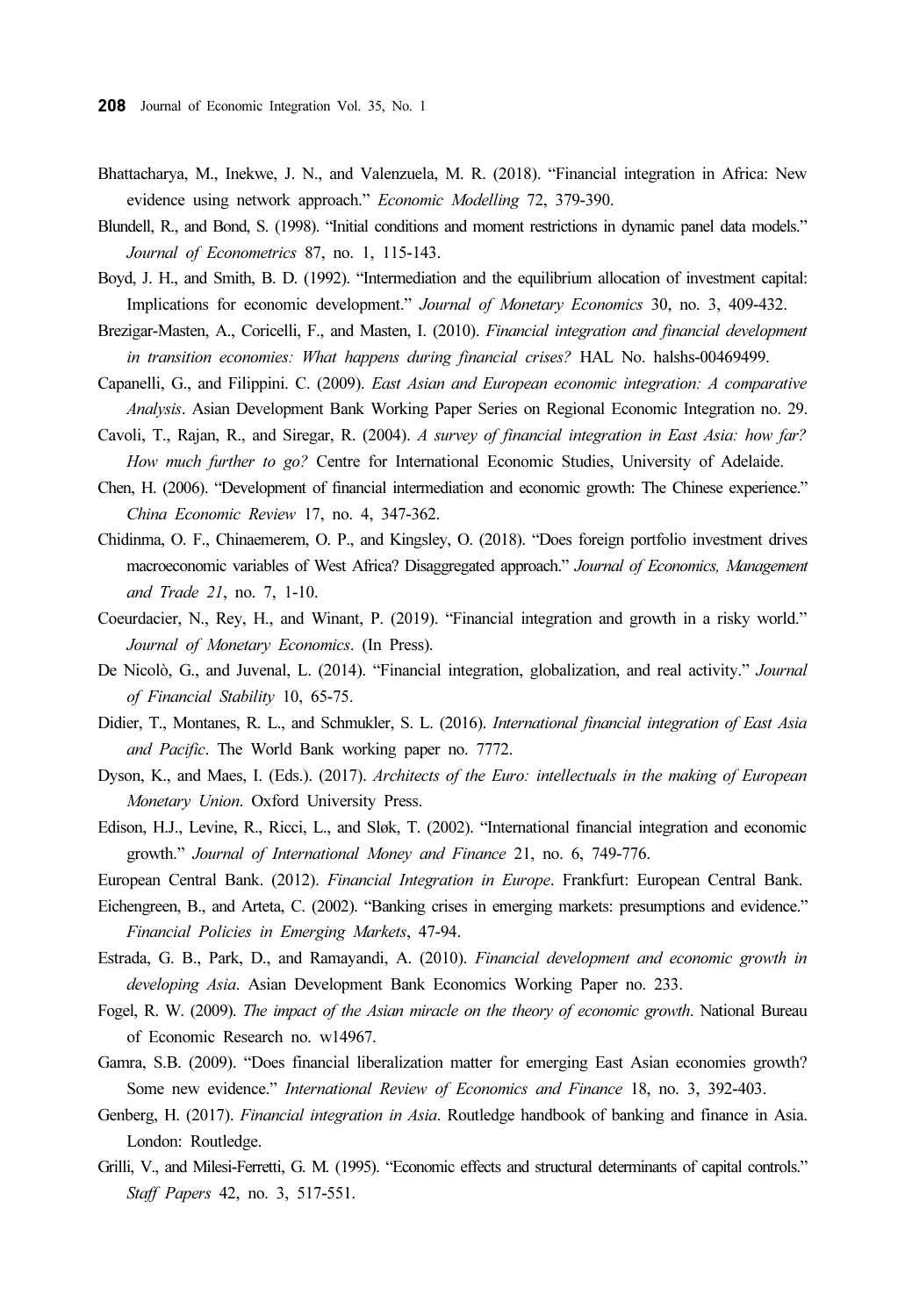- Guillaumin, C. (2009). "Financial integration in East Asia: Evidence from panel unit root and panel cointegration tests." Journal of Asian Economics 20, no. 3, 314-326.
- Hoxha, I., Kalemli-Ozcan, S., and Vollrath, D. (2013). "How big are the gains from international financial integration?." Journal of Development Economics 103, 90-98.
- Hsiao, C. (2014). Analysis of Panel Data. Cambridge: Cambridge University Press.
- Ilzkovitz, F., Dierx, A., Kovacs, V., and Sousa, N. (2007). Steps towards a deeper economic integration: the internal market in the 21st century. Directorate General Economic and Financial Affairs (DG ECFIN), European Commission paper no. 271.
- Jeon, J., Oh, Y., and Yang, D. Y. (2006). "Financial market integration in East Asia: regional or global?." Asian Economic Papers 5, no. 1, 73-89.
- Juraev, N. (2014). Financial integration and economic growth. University Library of Munich Working Paper no. 55711, Germany.
- Kawai, M., and Wignaraja, G. (2011). "Asian FTAs: Trends, prospects and challenges." Journal of Asian Economics 22, no. 1, 1-22.
- Kawai, M., and Pontines, V. (2016). "Is there really a renminbi bloc in Asia?: A modified Frankel-Wei approach." Journal of International Money and Finance 62, 72-97.
- Kılınç, D., Seven, Ü., and Yetkiner, H. (2017). "Financial development convergence: New evidence for the EU." Central Bank Review 17, no. 2, 47-54.
- King, R. G., and Levine, R. (1993). "Finance and growth: Schumpeter might be right." The Quarterly Journal of Economics 108, no. 3, 717-737.
- Klein, M. W. (2003). Capital account openness and the varieties of growth experience. National Bureau of Economic Research working paper no. w9500.
- Klein, M. W., and Olivei, G. P. (2008). "Capital account liberalization, financial depth, and economic growth." Journal of International Money and Finance 27, no. 6, 861-875.
- Kramer, C. (2006). "Asia's investment puzzle." Finance and Development 43, no. 2, 32.
- Kukenova, M., and Monteiro, J.-M. (2009). Spatial dynamic panel model and system GMM: A Monte Carlo investigation. University Library of Munich Working Paper no. 13405, Germany.
- Lane, P. R., and Milesi-Ferretti, G. M. (2003). "International financial integration." IMF Staff Papers 50, no. 1, 82-113.
- Lane, P. R., and Milesi-Ferretti, G. M. (2018). "The external wealth of nations revisited: International financial integration in the aftermath of the global financial crisis." IMF Economic Review 66, no. 1, 189-222.
- Law, S. H., Azman-Saini, W. N. W., and Ibrahim, M. H. (2013). "Institutional quality thresholds and the finance-growth nexus." Journal of Banking & Finance 37, no. 12, 5373-5381.
- Law, S. H. (2018). Applied panel data model: Short panels. Kuala Lumpur: Universiti Putra Malaysia Press.
- Lee, H. H., Huh, H. S., and Park, D. (2013). "Financial integration in East Asia: An empirical investigation." The World Economy 36, no. 4, 396-418.
- Lee, P. L., Chin, L., Law, S. H., and Azman-Saini, W. N. W. (2017). "Do integrated economies grow faster? Evidence from domestic equity holdings." Economics Bulletin 37, no. 4, 2905-2916.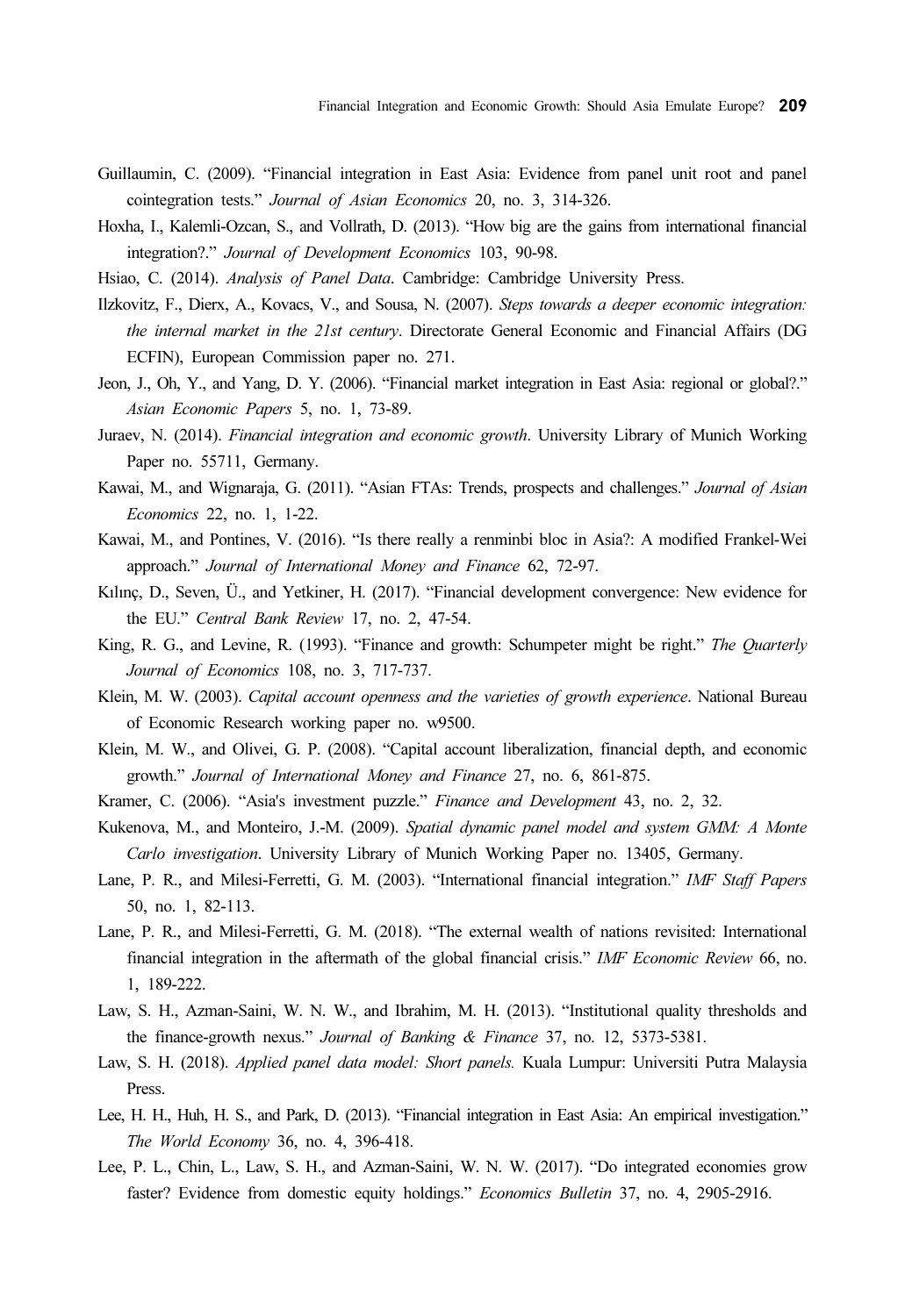- Levine, R. (2001). "International financial liberalization and economic growth." Review of international Economics 9, no. 4, 688-702.
- Lim, M. H., and Lim, J. A. Y. (2012). Asian initiatives at monetary and financial integration: A critical review. South Centre Research Paper no. 46.
- Lucey, B. M., Vigne, S. A., Ballester, L., Barbopoulos, L., Brzeszczynski, J., Carchano, O., ... and Goodell, J. W. (2018). "Future directions in international financial integration research-A crowdsourced perspective." International Review of Financial Analysis 55, 35-49.
- Mahajan, N., and Verma, S. (2015). "International financial integration and economic growth in India: An empirical investigation." Eurasian Journal of Business and Economics 8, no. 16, 121-137.
- Maudos, J., and de Guevara, J. F. (2015). "The economic impact of European financial integration: The importance of the banking union." The Spanish Review of Financial Economics 13, no. 1, 11-19.
- Meeteren, M. Van. (2018). Financial integration in Europe: A geographer's perspective. Financial Geography Working Paper no. 15.
- Mishkin, F. S. (2007). "Is financial globalization beneficial?." Journal of Money, Credit and Banking 39, no. 2-3, 259-294.
- Mmolainyane, K. K., and Ahmed, A. D. (2015). "The impact of financial integration in Botswana." Journal of Policy Modeling 37, no. 5, 852-874.
- Obstfeld, M. (1994). "Evaluating risky consumption paths: The role of intertemporal substitutability." European economic review 38, no. 7, 1471-1486.
- Obstfeld, M. (2009). "International finance and growth in developing countries: What have we learned?." IMF Staff Papers 56, no. 1, 63-111.
- Osada, M., and Saito, M. (2010). Financial integration and economic growth: An empirical analysis using international panel data from 1974-2007. Bank of Japan paper No. 10-E-5.
- Park, Y. C., and Wyplosz, C. (2010). Monetary and financial integration in East Asia: The relevance of European experience. Oxford University Press Working Paper no. 329.
- Park, Y. C., and Bae, K. H. (2002, August). "Financial liberalization and economic integration in East Asia." In PECC Finance Forum Conference on "Issues and Prospects for Regional Cooperation for Financial Stability and Development," Honolulu (pp. 11-13).
- Pontines, V. (2015). "How useful is an Asian Currency Unit (ACU) index for surveillance in East Asia?." Economic Systems 39, no. 2, 269-287.
- Prasad, E. S., Rogoff, K., Wei, S. J., and Kose, M. A. (2007). "Financial globalization, growth and volatility in developing countries." In Globalization and poverty (pp. 457-516). Chicago: University of Chicago Press.
- Pungulescu, C. (2013). "Measuring financial market integration in the European Union: EU15 vs. New Member States." Emerging Markets Review 17, 106-124.
- Ramey, G., and Ramey, A. (1995). "Cross-country evidence on the link between volatility and growth." The American Economic Review 85, no. 5, 1138-1151.
- Roodman, D. (2009). "How to do xtabond2: An introduction to difference and system GMM in Stata." The Stata Journal 9, no. 1, 86-136.
- Rosamond, B. (2005). "Conceptualizing the EU model of governance in world politics." European Foreign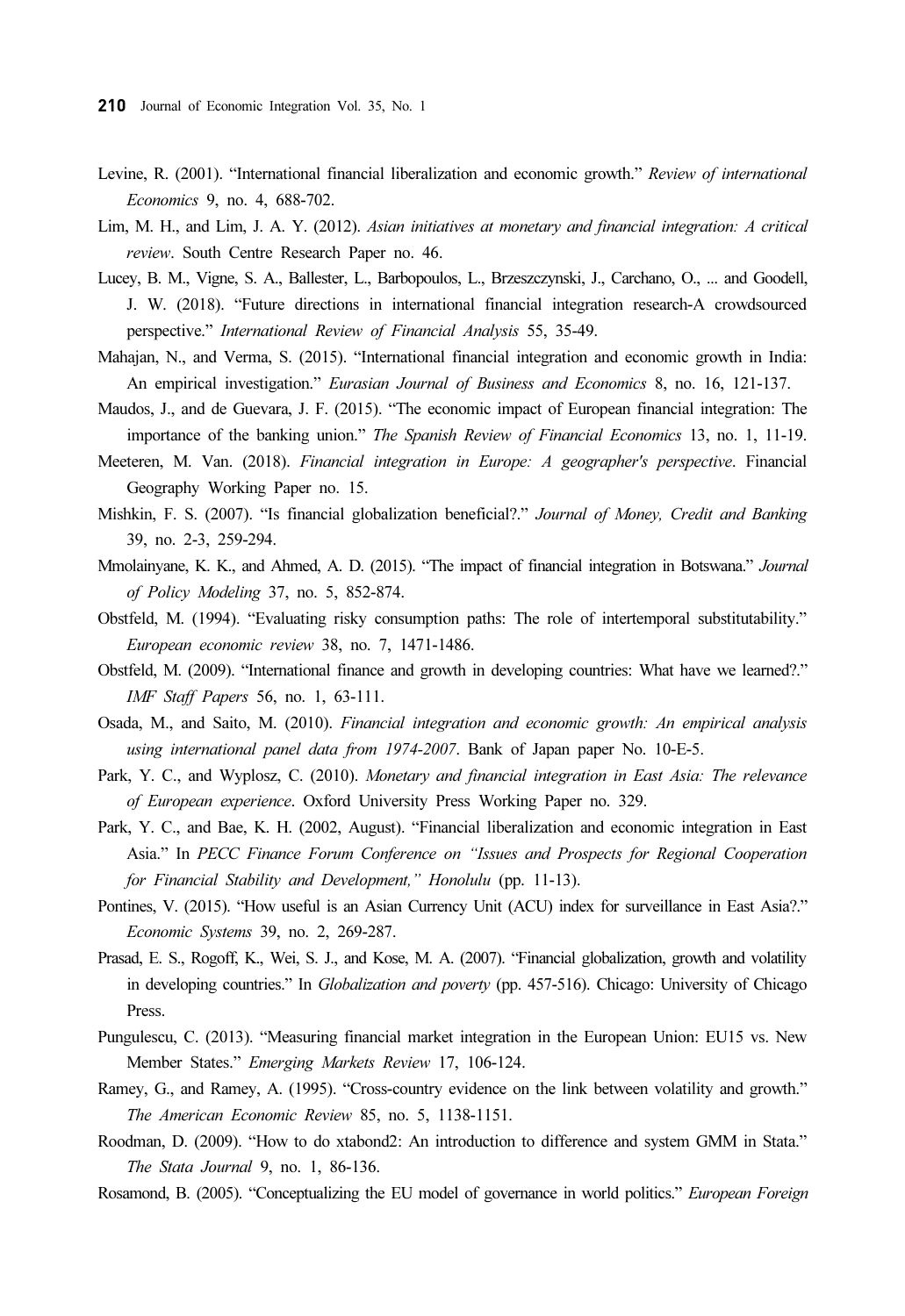Affairs Review 10, no. 4, 463-478.

- Saafi, S., Mohamed, M. B. H., and Doudou, M. B. (2016). "Causal nexus between financial integration and economic growth: Does nonlinearity matter?." Journal of Economic Integration, 817-854.
- Schularick, M., and Steger, T. M. (2006). Does financial integration spur economic growth? New evidence from the first era of financial globalization. WIF Institute of Economic Research Working Paper (06/46).
- Schüller, M., and Wogart, J. P. (2017). "The emergence of post-crisis regional financial institutions in Asia-with a little help from Europe." Asia Europe Journal 15, no. 4, 483-501.
- Soto, M. (2003). "Taxing capital flows: An empirical comparative analysis." Journal of Development Economics 72, no. 1, 203-221.
- Stavarek, D., Repkova, I., and Gajdosova, K. (2011). Theory of financial integration and achievements in the European Union. University Library of Munich Working Paper no. 34393, Germany.
- Veld, J. (2019). "The economic benefits of the EU Single Market in goods and services." Journal of Policy Modeling 41, no. 5, 803-818.
- Vo, X. V., and Ellis, C. (2018). "International financial integration: Stock return linkages and volatility transmission between Vietnam and advanced countries." Emerging Markets Review 36, 19-27.
- Von Furstenberg, G. M. (1998). "From worldwide capital mobility to international financial integration: A review essay." Open Economies Review 9, no. 1, 53-84.
- Wei, S. J. (2006). "Connecting two views on financial globalization: Can we make further progress?." Journal of the Japanese and International Economies 20, no. 4, 459-481.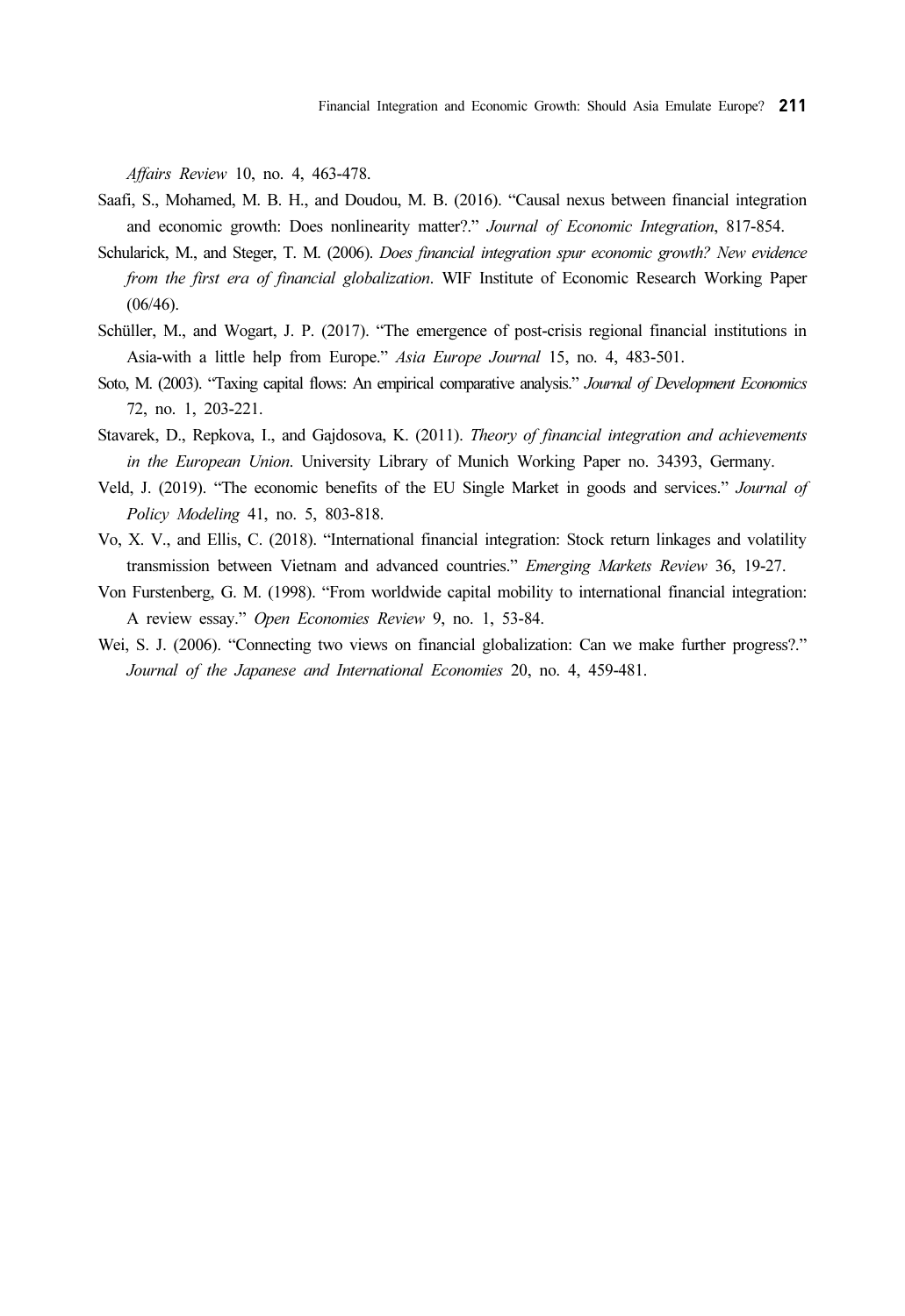| No.              | Pre-crisis           | Post crisis          | <b>Overall Sample</b> |
|------------------|----------------------|----------------------|-----------------------|
| 1                | Bahrain              | Bahrain              | Bahrain               |
| $\boldsymbol{2}$ | Bangladesh           | Bangladesh           | Bangladesh            |
| 3                | Bhutan               | Bhutan               | <b>Bhutan</b>         |
| 4                | Brunei Darussalam    | Brunei Darussalam    | Brunei Darussalam     |
| 5                |                      | Cambodia             | Cambodia              |
| 6                | China                | China                | China                 |
| 7                | Cyprus               | Cyprus               | Cyprus                |
| 8                | India                | India                | India                 |
| 9                | Indonesia            | Indonesia            | Indonesia             |
| 10               | Iran                 | Iran                 | Iran                  |
| 11               |                      | Iraq                 | Iraq                  |
| 12               | Israel               | Israel               | Israel                |
| 13               | Japan                | Japan                | Japan                 |
| 14               | Jordan               | Jordan               | Jordan                |
| 15               |                      | Kazakhstan           | Kazakhstan            |
| 16               | Korea                | Korea                | Korea                 |
| 17               |                      | Kuwait               | Kuwait                |
| 18               | Lao PDR              | Lao PDR              | Lao PDR               |
| 19               | Lebanon              | Lebanon              | Lebanon               |
| 20               | Malaysia             | Malaysia             | Malaysia              |
| 21               | $\overline{a}$       | Maldives             | Maldives              |
| 22               | Myanmar              | Myanmar              | Myanmar               |
| 23               | Nepal                | Nepal                | Nepal                 |
| 24               | Oman                 | Oman                 | Oman                  |
| 25               | Pakistan             | Pakistan             | Pakistan              |
| 26               | Philippines          | Philippines          | Philippines           |
| 27               | Saudi Arabia         | Saudi Arabia         | Saudi Arabia          |
| 28               | Singapore            | Singapore            | Singapore             |
| 29               | Sri Lanka            | Sri Lanka            | Sri Lanka             |
| 30               | Thailand             | Thailand             | Thailand              |
| 31               | Turkey               | Turkey               | Turkey                |
| 32               | United Arab Emirates | United Arab Emirates | United Arab Emirates  |
| 33               | Vietnam              | Vietnam              | Vietnam               |

Appendix 1. Country sample